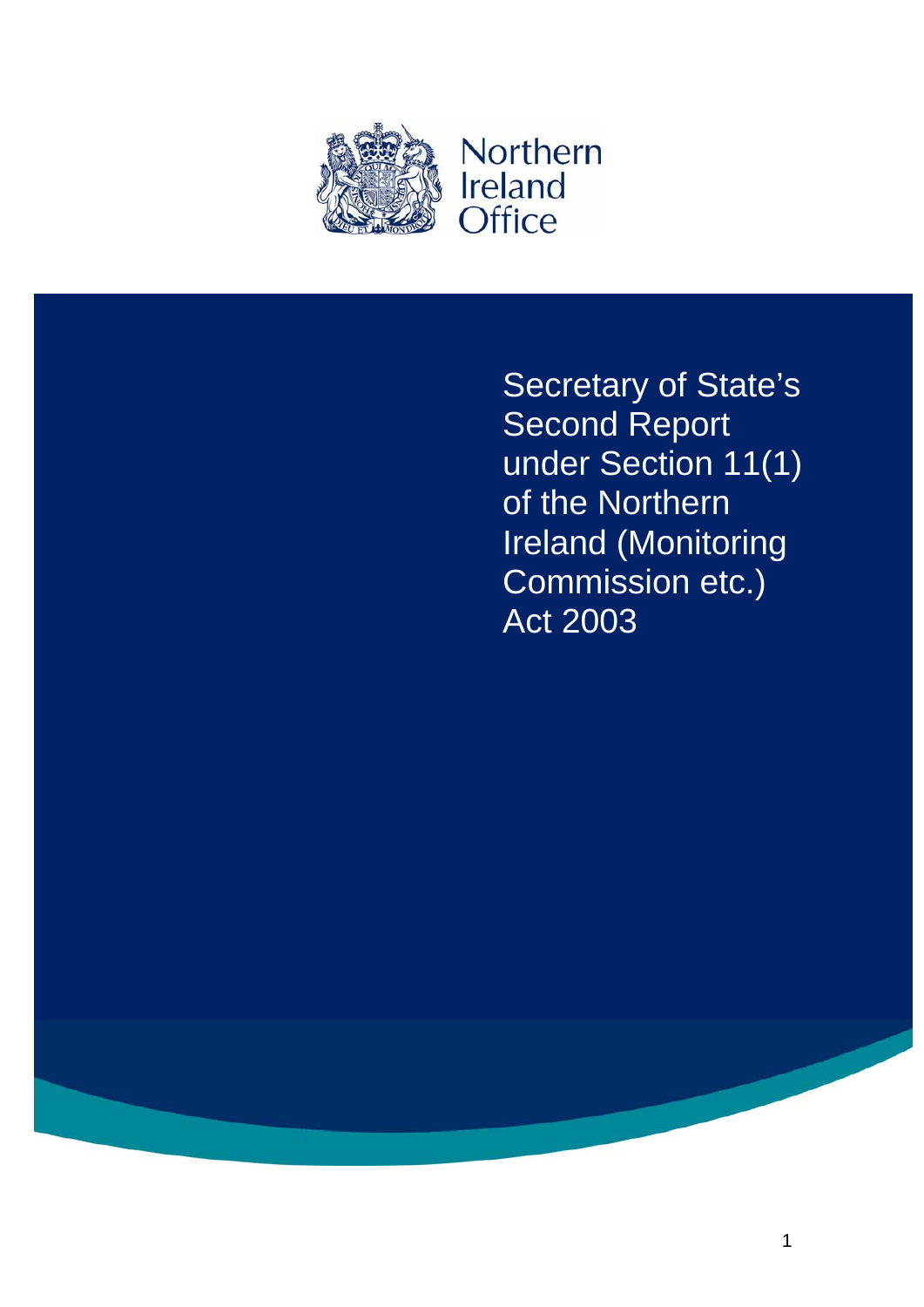## **Contents**

|                                                                                                                    | page                    |
|--------------------------------------------------------------------------------------------------------------------|-------------------------|
| <b>Preface</b>                                                                                                     | 3                       |
| <b>Introduction and Background</b>                                                                                 | $\overline{\mathbf{4}}$ |
| <b>IMC Activities</b>                                                                                              | 6                       |
| Administration                                                                                                     | $\,6$                   |
| Reports                                                                                                            | $\,$ 6 $\,$             |
| <b>Accounts and Recoupment</b>                                                                                     | $\overline{6}$          |
| Accessibility of IMC                                                                                               | $\overline{7}$          |
| Normalisation                                                                                                      | $\overline{7}$          |
| <b>Paramilitary Activity Reports</b>                                                                               | 8                       |
| Requirements for Reports on Paramilitary Activity                                                                  | $\,8\,$                 |
| Third Report on Paramilitary Activity - Content and Action by the<br><b>Secretary of State</b>                     | 8                       |
| Fourth Report on Paramilitary Activity – Content and Action by<br>the Secretary of State                           | 9                       |
| Fifth Report on Paramilitary Activity – Content and Action by the<br><b>Secretary of State</b>                     | 10                      |
| <b>Sixth Report on Paramilitary Activity</b>                                                                       | 10                      |
| <b>Arrangements for IMC Reports on Security Normalisation</b>                                                      | 11                      |
| <b>Arrangements for Article 6 Reports</b>                                                                          | 13                      |
| <b>Accounts</b>                                                                                                    | 14                      |
| Foreward                                                                                                           | 14                      |
| Statement of the Responsibilities of the Independent Monitoring<br>Commission and the Accounting Officer           | 17                      |
| <b>Statement on Internal Control</b>                                                                               | 18                      |
| The Report of the Auditor to the Government of the United<br>Kingdom of Great Britain and Northern Ireland and the | 20                      |
| Government of the Republic of Ireland                                                                              |                         |
| Income and Expenditure Account                                                                                     | 22                      |
| <b>Balance Sheet</b>                                                                                               | 23                      |
| <b>Cash Flow Statement</b>                                                                                         | 24                      |
| Notes to the Accounts                                                                                              | 25                      |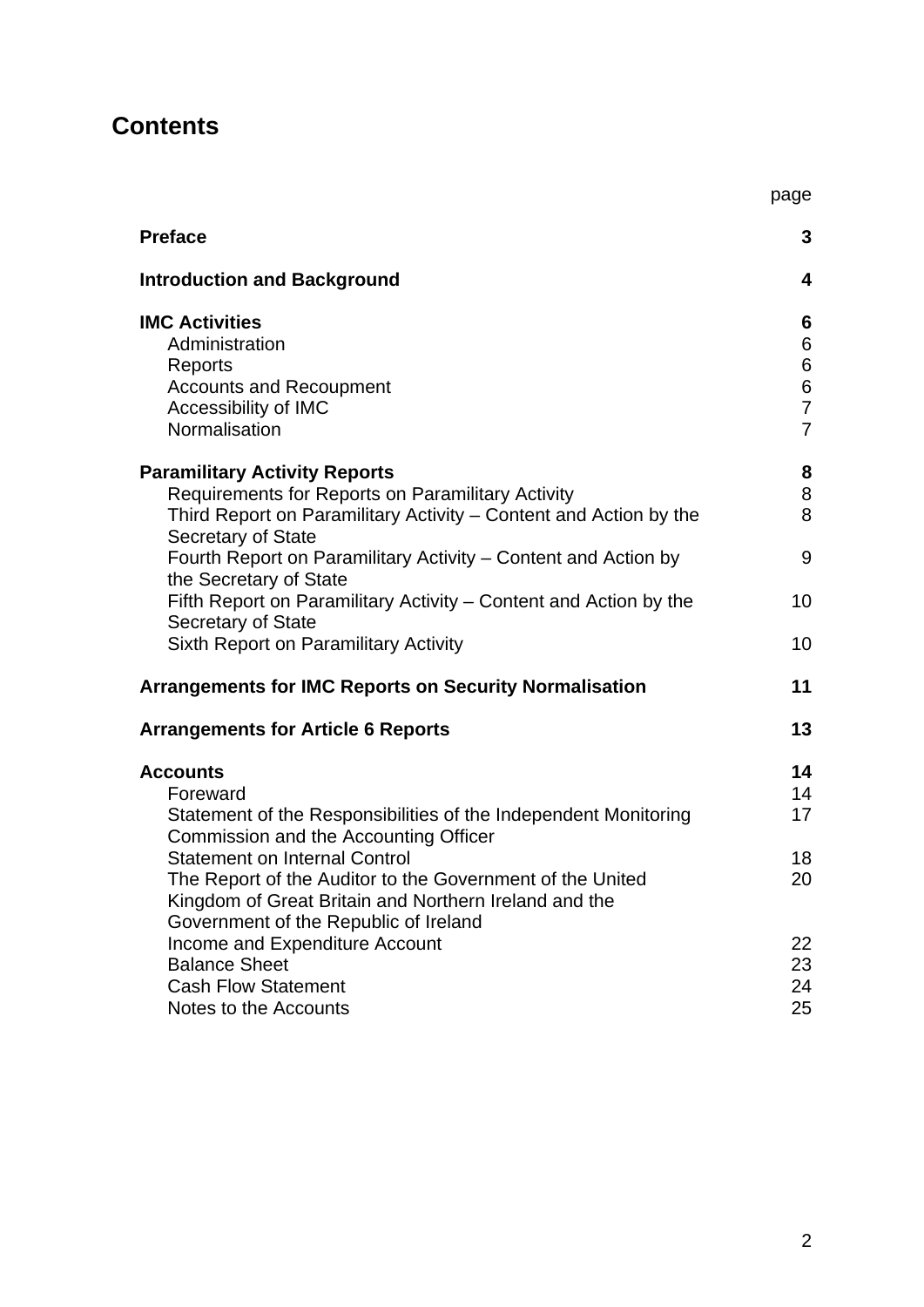# **Preface**

I am pleased to make this second report to Parliament under section 11(1) of the Northern Ireland (Monitoring Commission etc) Act 2003. It covers the twelve month period from 18 September 2004 to 17 September 2005.

This report contains the audited accounts of the Independent Monitoring Commission (IMC) for the first fifteen months of their operation. This fulfils my



predecessor's commitment to bring the accounts before Parliament.

The IMC's reports provide an independent assessment of any continuing activity by paramilitary groups. Now that a commitment has been made by the Government to a package of security normalisation measures, the IMC will also monitor whether those commitments are being fully implemented in the light of its assessment of the paramilitary threat and the British Government's obligation to ensure the safety and security of the community as a whole. This is an important role in the transition to a peaceful society and stable and inclusive devolved Government in Northern Ireland.

I am very grateful to the Commissioners for their valuable contribution and the work they have undertaken over the past year.

> **PETER HAIN MP SECRETARY OF STATE FOR NORTHERN IRELAND**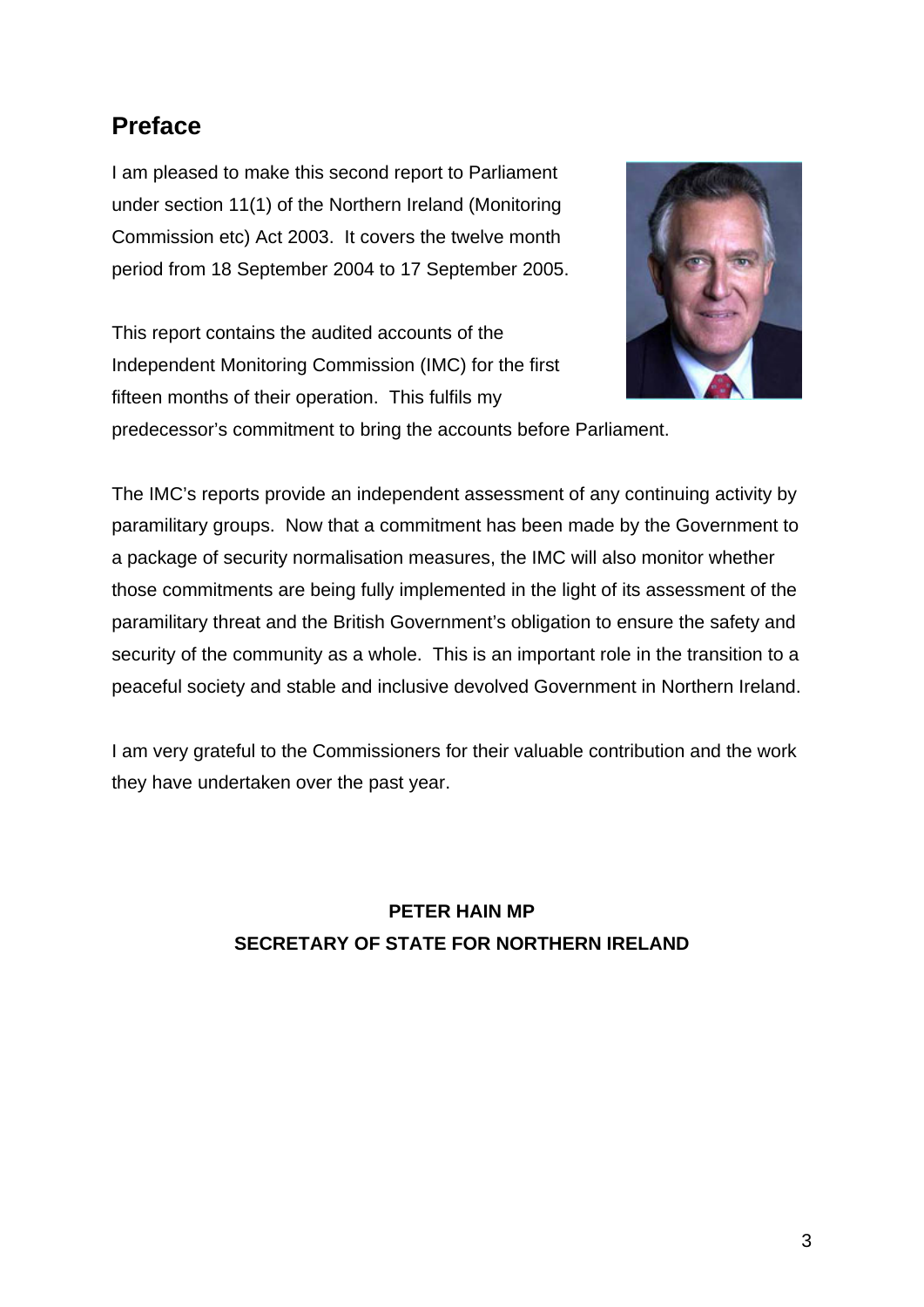# **Introduction and Background**

## **Introduction**

1.1 The Northern Ireland (Monitoring Commission etc.) Act 2003<sup>1</sup> ('the 2003 Act') makes provision associated with the Independent Monitoring Commission (IMC), established by an Agreement between the British and Irish Governments.

1.2 Section 11 of the 2003 Act requires an annual report to be laid before Parliament. The report must cover two matters:

- the operation of the Agreement that established the IMC; and
- the operation of those parts of the 2003 Act that amend the Northern Ireland Act 1998.

## **Background**

1.3 The Agreement between the British and Irish Governments that led to the establishment of the IMC was published on 1 May 2003 alongside a Joint Declaration<sup>2</sup> from the Governments on steps necessary to build trust and confidence amongst the Northern Ireland political parties with a view to restoration of the Belfast Agreement institutions.

1.4 The Agreement set out the functions of the new body. The IMC would monitor and report on ongoing paramilitary activity, a programme of security normalisation measures initiated by the British Government (when that commenced) and it would consider claims that a party sitting in the Northern Ireland Assembly was in breach of its commitments under the Belfast Agreement.

1.5 The IMC was established by means of an International Agreement between the British and Irish Governments. Supplementary legislation was required in each country. In the UK, that has been the 2003 Act and the Northern Ireland (Monitoring

<sup>1</sup>  $1 \text{ c}25$ 

 $2$  Both documents are available on the NIO website www.nio.gov.uk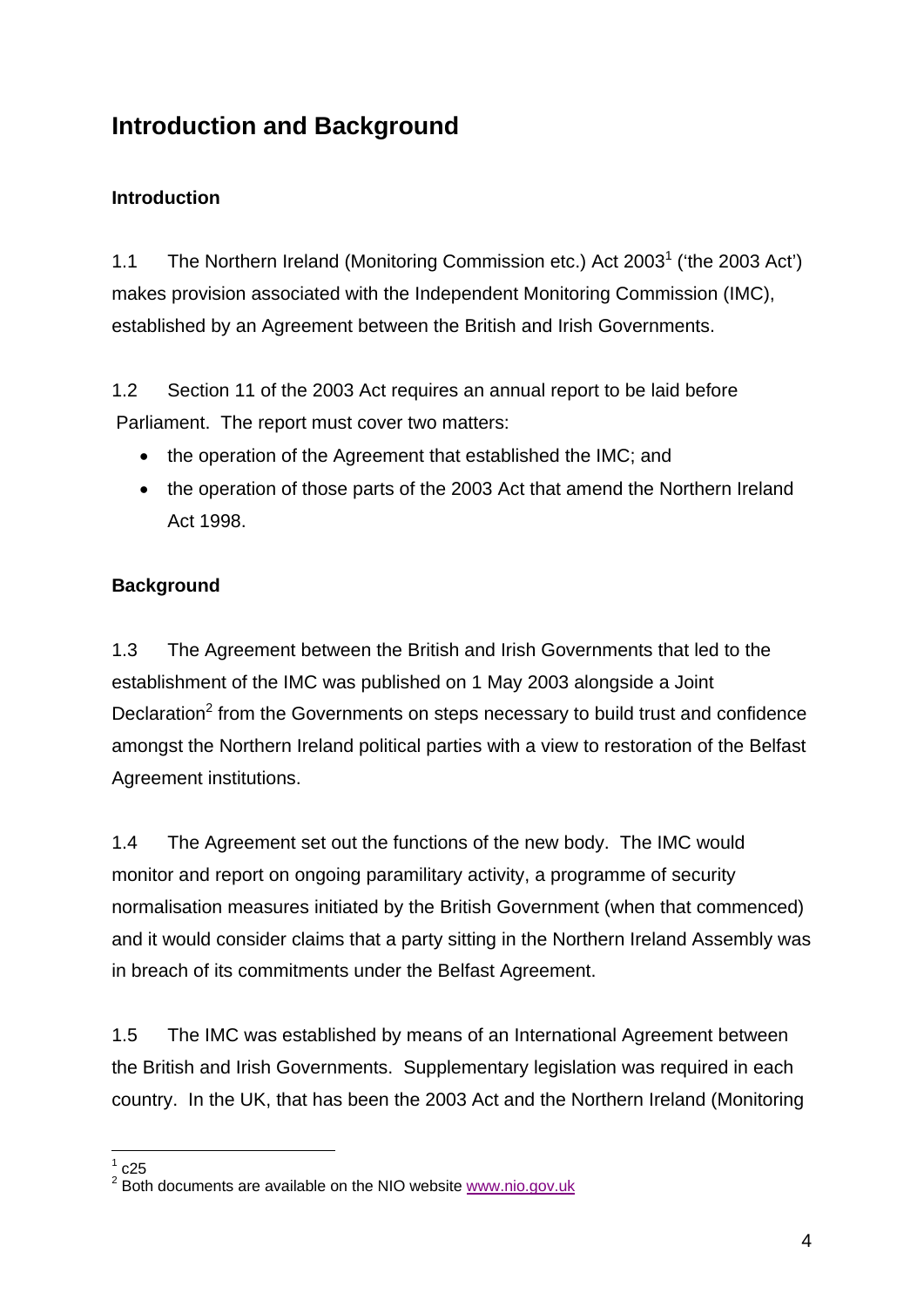Commission etc.) Act 2003 (Immunities and Privileges) Order 2003<sup>3</sup>. These pieces of legislation established the IMC as an independent body in international law and allowed it to operate in the United Kingdom and Ireland.

1.6 The effect of this legislation is to permit the Northern Ireland Assembly to take remedial action in the light of an adverse report from the IMC. The Northern Ireland Act 1998 $<sup>4</sup>$  ('the 1998 Act') was amended to allow the Assembly to take a number of</sup> measures against parties and Ministers on the basis of a cross-community vote. The 1998 Act already provides for the Assembly to vote to exclude a party or a Minister. These amendments added the ability to reduce MLA salaries and party funding and to vote on a motion of censure.

1.7 If the Assembly were to fail to give effect to an IMC recommendation, it would be for the British Government, in consultation with the Irish Government and the parties, to resolve the matter in a manner consistent with the IMC report. The legislation has therefore made provision to enable the Secretary of State to exclude a party of Minister in circumstances where the IMC had recommended that and where the first Assembly motion for an exclusion resolution failed to attract crosscommunity support.

1.8 While the operation of the Northern Ireland Assembly is suspended under the Northern Ireland Act 2000 $^5$ , the Secretary of State has the ability to respond to IMC reports by reducing MLA salaries and party funding. The Northern Ireland Act 1998 and Northern Ireland Act 2000 (Modification) Order 2004<sup>6</sup> makes provision for this situation.

1.9 The IMC was formally established on 7 January 2004.

 $\frac{1}{3}$ SI 2003 No 3126

 $4$  c47

<sup>5</sup>

<sup>°</sup> c1<br><sup>6</sup> SI 2004 No 1164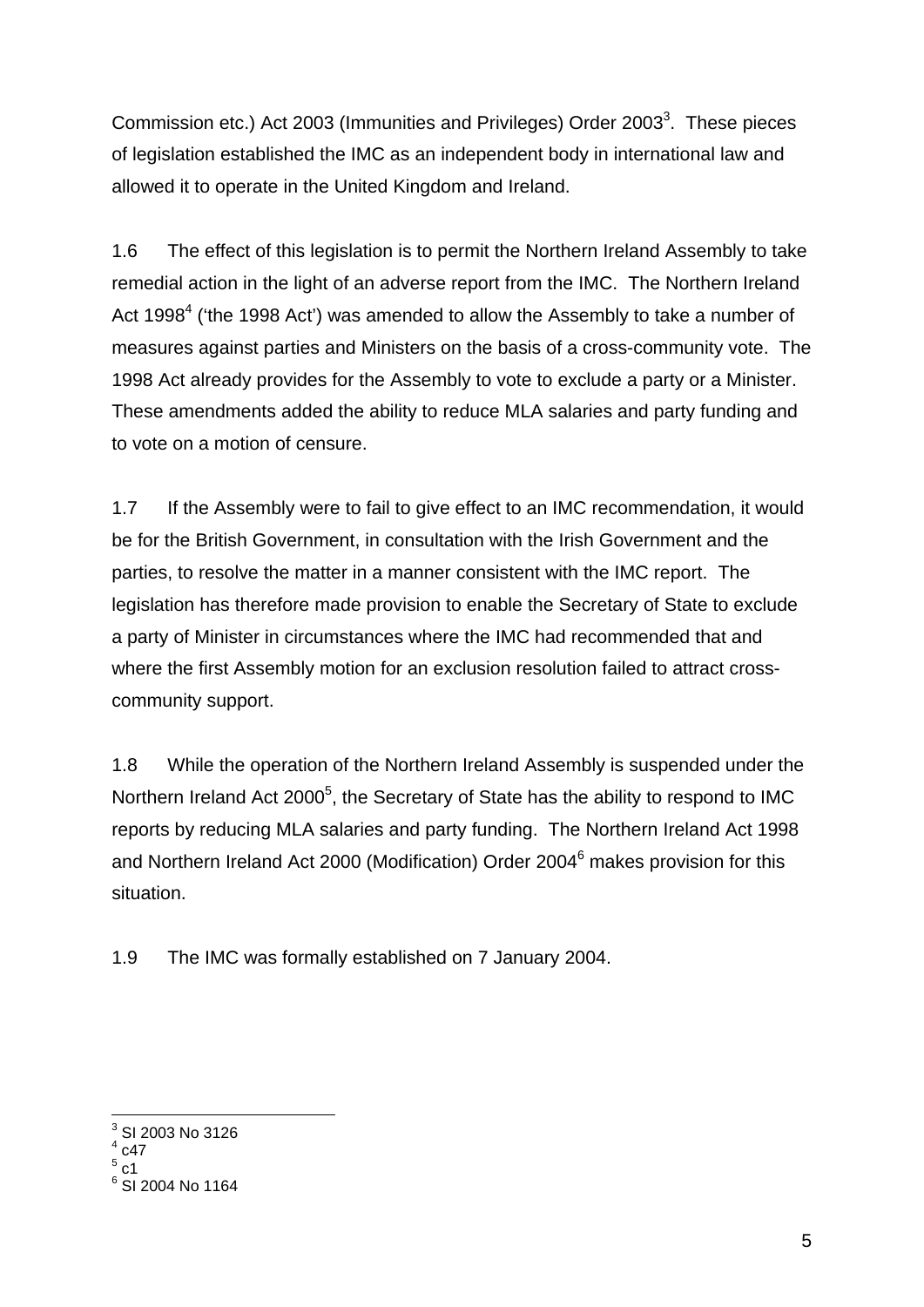## **IMC Activities**

### **Administration**

2.1 During the period this report covers, work was undertaken on the corporate governance arrangements for the IMC in order to codify the relationship between the IMC and the British and Irish Governments. Under Article 14 of the International Agreement, the Commission is required to keep proper accounts and proper records of all moneys received or expended by it and, at the joint request of the two Governments, appoint auditors who shall audit the accounts of the Commission. The reports of the auditors shall be submitted to both Governments. Under Article 12 the two Governments must provide, on a basis to be determined by them, such monies, premises, facilities and services as may be necessary for the proper functioning of the Commission.

2.2 This work is still underway. An update will be included in the next report.

#### **Reports**

2.3 The IMC made four reports during the year. These are commented on in more detail in the next section of this document.

#### **Accounts and Recoupment**

2.4 The IMC's first set of accounts, covering the period of the establishment of the Commission in January 2004 to the end of the following financial year in March 2005 were completed and subject to audit. These accounts are included later in this report. On the basis of those accounts, a recoupment exercise was conducted to recover half of the costs of the Commission from the Irish Government. The costs of the IMC are borne equally by the two Governments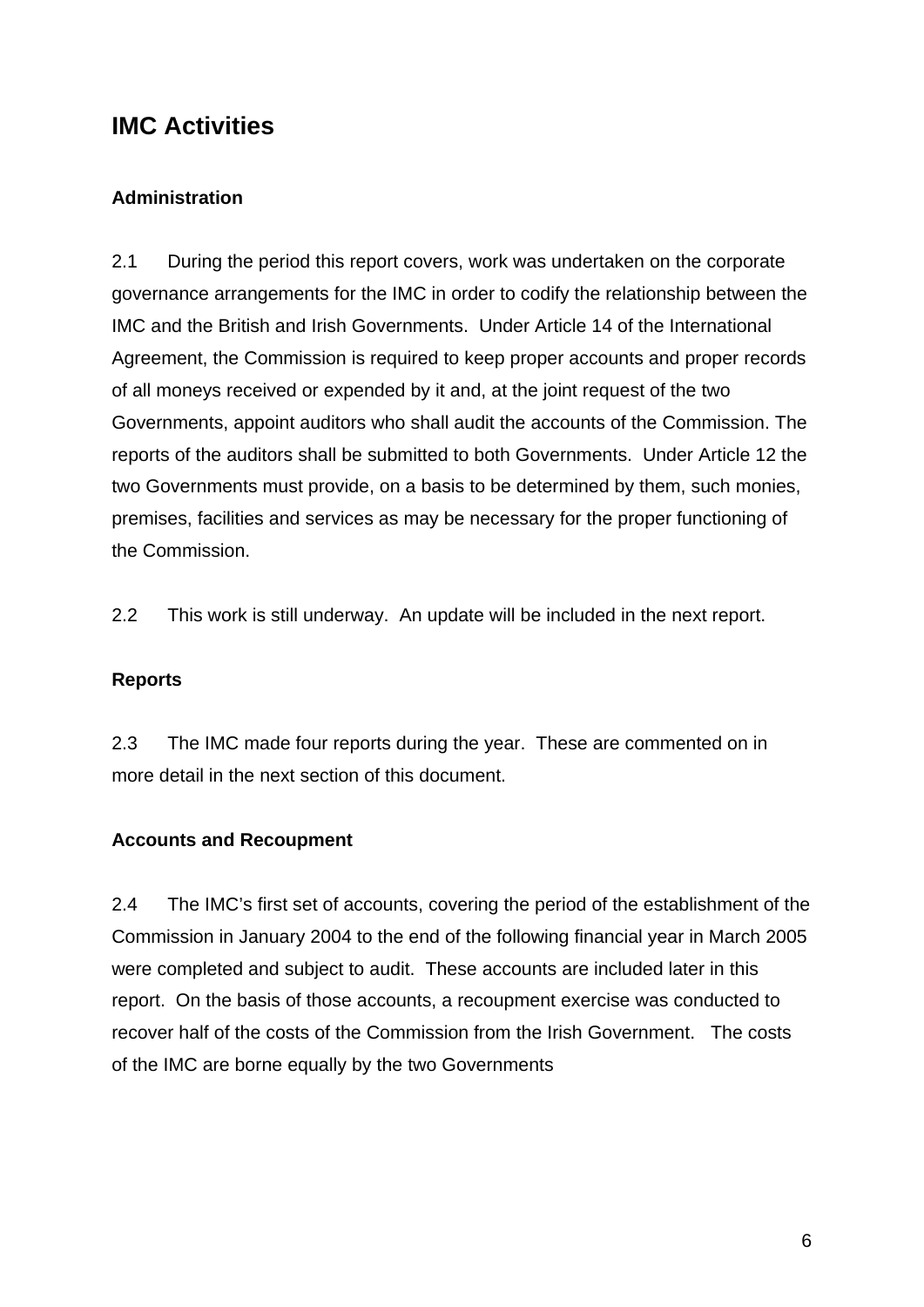### **Accessibility of IMC**

2.5 Under Article 8 of the International Agreement the IMC must be accessible to all interested parties and must consult as necessary on the issues mentioned in Articles 4 to 6 in preparing its reports and making recommendations as described in Article 7. The IMC continued to make itself available. As part of this, they travelled to the USA in March 2005. This raised the profile of the Commission and allowed them to hear the views of interested parties.

### **Normalisation**

2.6 The Provisional IRA made a statement on 28 July 2005 that announced an end to armed conflict and other activities. In response to this statement, the British Government announced on 1 August 2005 that it was satisfied that an enabling environment would be achieved and it launched a security normalisation programme. This envisages the gradual reduction of the security response in Northern Ireland over a two-year period.

2.7 Under Article 5(1) of the International Agreement that established the IMC, when the British Government makes a commitment to a package of security normalisation measures the Commission has an obligation to monitor whether those commitments are being fully implemented, in the light of its assessment of the paramilitary threat and the British Government's obligation to ensure the safety and security of the community as a whole. The International Agreement requires the IMC to report its findings to the two Governments at six-monthly intervals.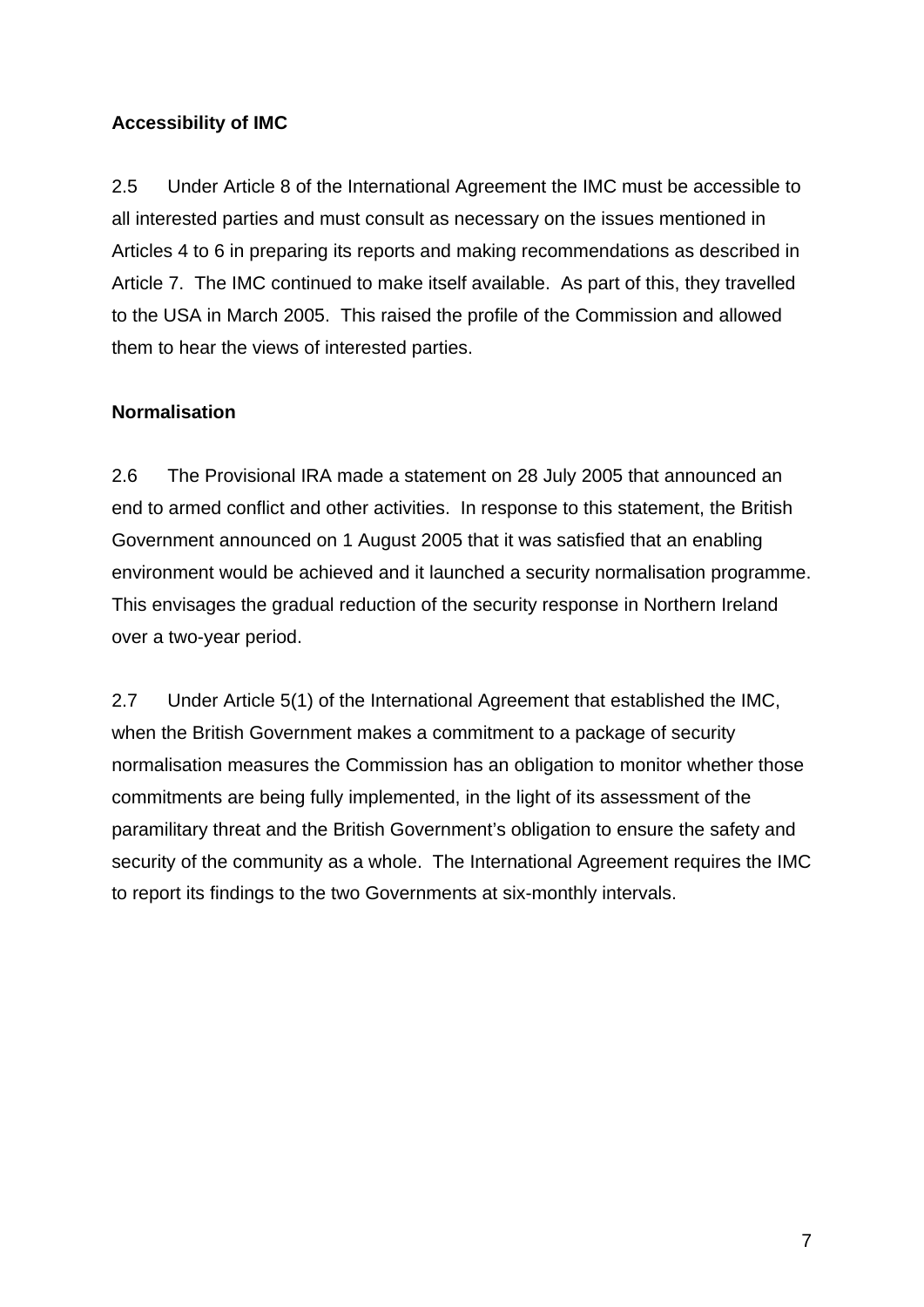# **Paramilitary Activity Reports**

3.1 The IMC published four reports during the period covered by this report. This report focuses on the requirements of section 11 of the 2003 Act. It does not attempt to summarise in any detail IMC's reports, which are available publicly<sup>7</sup>.

## **Requirements for Reports on Paramilitary Activity**

3.2 Article 4 of the Agreement requires the IMC to monitor any continuing activity by paramilitary groups and it sets out the activities to be covered in reports. Article 4 also requires the IMC to assess whether the leaderships of paramilitary groups are directing or seeking to prevent continuing activities and it requires the IMC to assess trends in security incidents. The IMC must report to the two Governments at sixmonthly intervals and can produce further ad hoc reports if it sees fit to do so or at the request of the Governments. Under Article 9 of the Agreement, the Governments must take steps to publish Article 4 reports and the 2003 Act further requires that reports must be laid in Parliament.

3.3 Article 7 of the IMC Agreement requires the IMC to recommend any remedial action considered necessary when reporting on paramilitary activity under Article 4. The Commission may also recommend what measures, if any, the Northern Ireland Assembly should take but is limited in this respect to recommending measures provided for in the Northern Ireland Act 1998 as amended by the 2003 Act (exclusion, reduction of salaries, reduction of financial assistance to parties and censure).

## **The Third Report on Paramilitary Activity – Content and Action by the Secretary of State**

**3.4 The third report, made under Articles 4 and 7 of the Agreement, was laid in Parliament on 4 November 2004 by means of a Written Ministerial Statement**. The report covered the period from 1 March to 31 August 2004. It concluded that while some paramilitary groups had scaled back the intensity of their activity, none

 7 via the Northern Ireland Office's website www.nio.gov.uk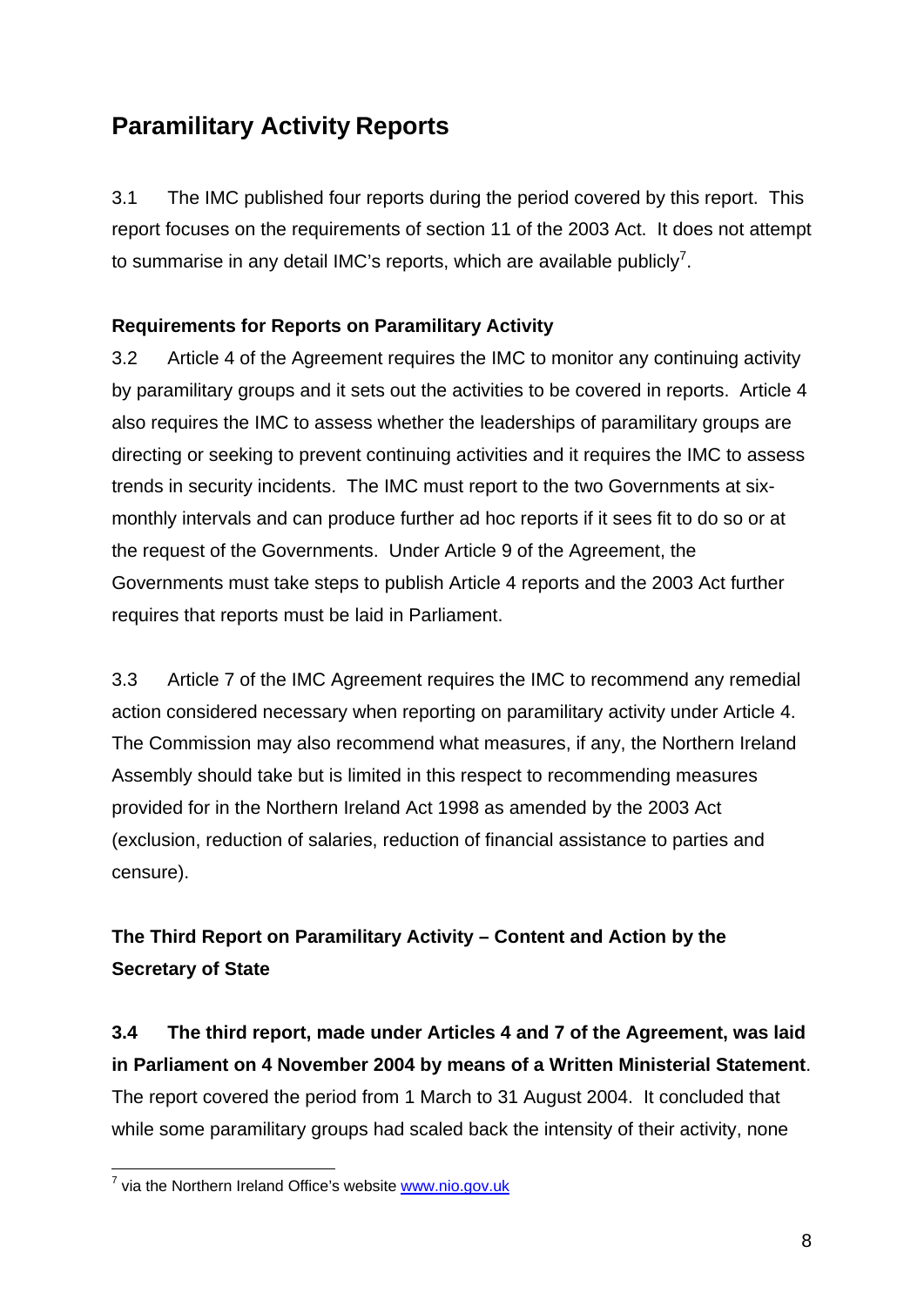had materially wound down their capacity to commit violent or other crime. Paramilitary violence in the form of murder, shootings and assaults had considerably reduced, but remained at a disturbingly high level.

3.5 The report made a number of recommendations to counter paramilitary crime and other manifestations of paramilitary activity, but it did not recommend any measures under Article 7.

## **The Fourth Report on Paramilitary Activity – Content and Action by the Secretary of State**

## **3.6 The fourth report, made under Articles 4 and 7 of the Agreement, was laid in Parliament on 10 February 2005 by means of a Written Ministerial**

**Statement**. This report was prepared on an ad hoc basis under Article 4(c) of the Agreement. The Commission has the ability to make ad hoc reports if requested by the two Governments or if it sees fit to do so. The report responded to the theft of approximately £26.5m from a branch of the Northern Bank in Donegall Square in Belfast in December 2004. IMC felt that an ad hoc report was justified because of the seriousness of the crime. The Commission described it as a high risk crime which required careful and lengthy advance planning. They concluded firmly that the robbery was planned and undertaken by the Provisional IRA. They also concluded that the Provisional IRA was responsible for a series of other robberies that had enabled the organisation to gain very significant resources over a period of months.

3.7 IMC concluded that Sinn Féin must bear its share of the responsibility for the incidents. They said that had the Northern Ireland Assembly been sitting they would have recommended the full range of measures available to them, including exclusion from office. As the Assembly was suspended, the Commission recommended that the Secretary of State should exercise his powers to implement financial measures. Paul Murphy, then Secretary of State for Northern Ireland, directed that Sinn Féin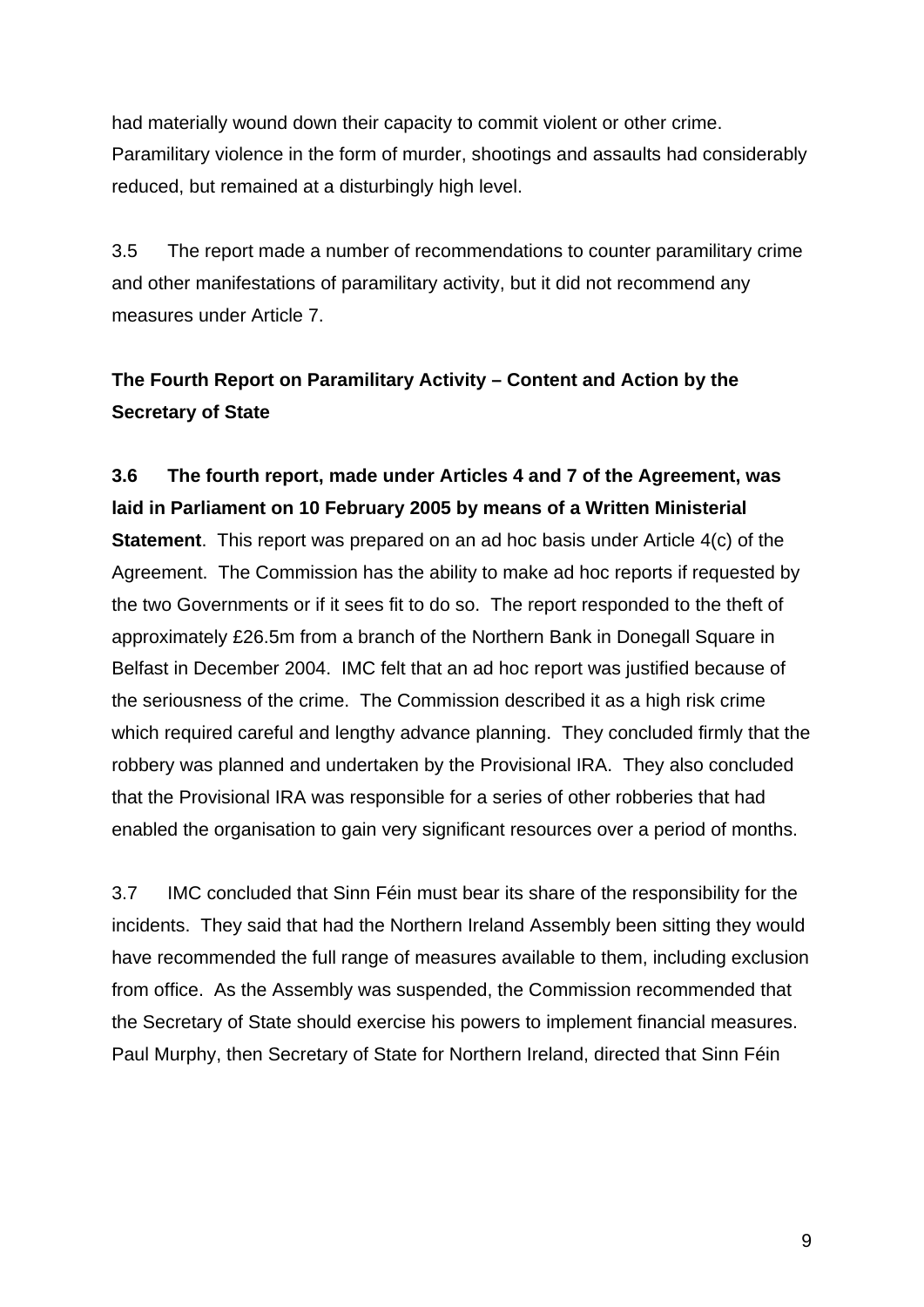would not be entitled to the financial assistance payable to parties in Northern Ireland for 12 months from 29 April 2005<sup>8</sup>.

## **The Fifth Report on Paramilitary Activity – Content and Action by the Secretary of State**

## **3.8 The fifth report, made under Articles 4 and 7 of the Agreement, was laid in Parliament on 24 May 2005 by means of a Written Ministerial Statement**.

This report continued the six-monthly cycle required by the International Agreement. The analysis and conclusions of the fourth (ad hoc) report were included in the full account of paramilitary activity contained in the fifth report. This report concluded that paramilitary groups continue to be active in violent and other crime and that none had materially wound down their capability to commit violent or other crime. The downward trend in paramilitary violence had continued, although the number of paramilitary murders was comparable to that in the previous two six-month periods.

3.9 The IMC made one recommendation to tackle paramilitary crime and also recommended that the Secretary of State continue the financial penalties in force in respect of the Progressive Unionist Party (PUP). The Secretary of State indicated he was minded to accept this recommendation and asked for representations from the PUP. The delivery of the IMC's Sixth Report (see below) meant that the Secretary of State delayed making a final decision on financial penalties.

#### **The Sixth Report on Paramilitary Activity**

**3.10 The sixth report, made under Articles 4 and 7 of the Agreement, was made to the Secretary of State in early September 2005.** This report is an ad hoc report. It was made by the Commission in response to evidence of a loyalist feud occurring in Northern Ireland over the summer of 2005. The Sixth Report was not published by the Secretary of State until 22 September 2005. This is after the period covered by this report. The content of the report and the actions taken as a result of it will be discussed in the next report.

<sup>1</sup> <sup>8</sup> Following the IMC's report, the House of Commons also debated and passed a Government motion to suspend Sinn Féin's Westminster allowances for 12 months from 1 April 2005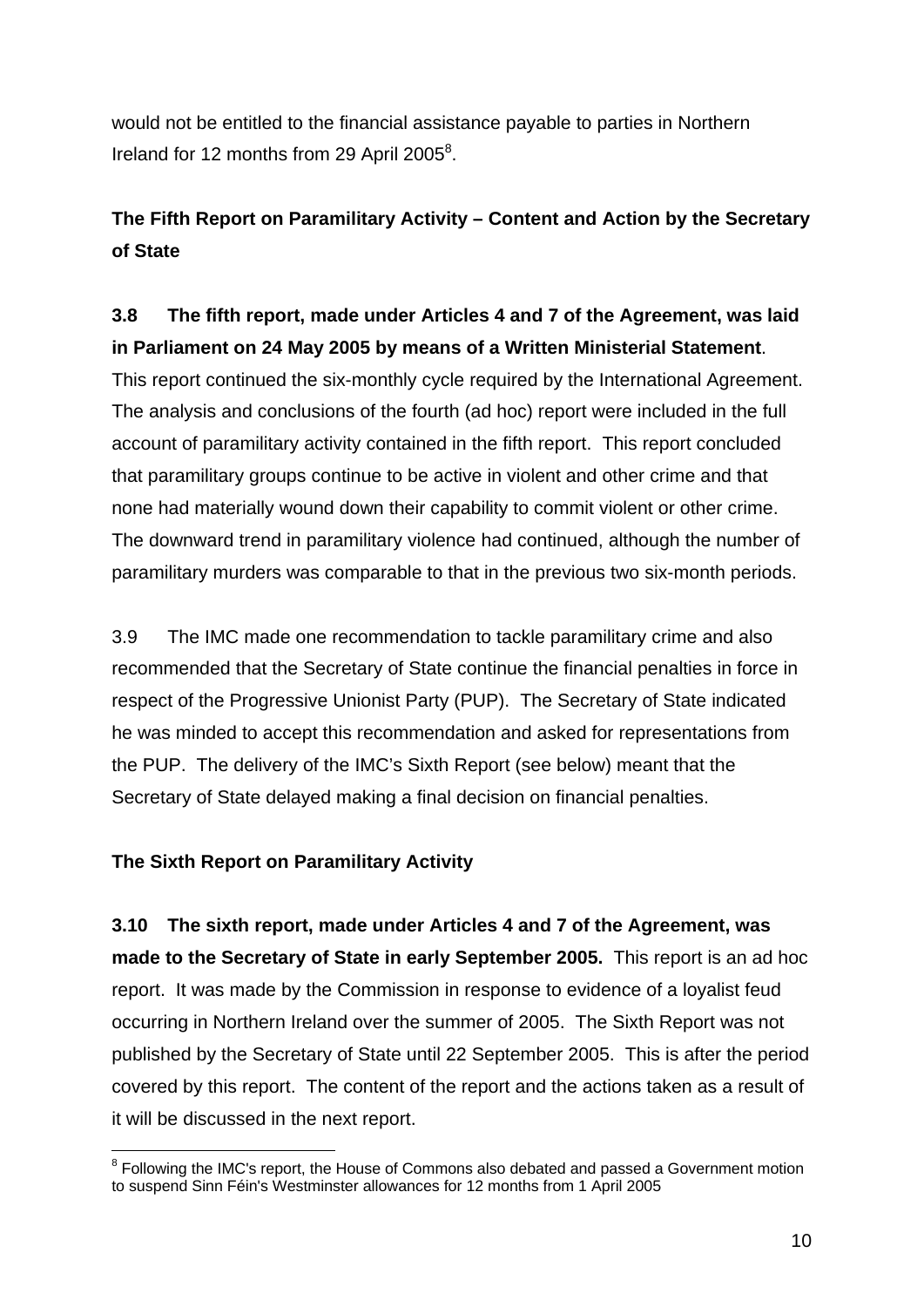# **Arrangements for IMC Reports on Security Normalisation**

4.1 The IMC Agreement makes two distinct provisions for the IMC to report on security normalisation activities undertaken by the British Government. The IMC's main responsibility is to monitor a programme of security normalisation triggered once an enabling environment had been achieved. Article 5(1) of the Agreement requires the IMC to monitor whether security normalisation commitments made by the British Government are being delivered within agreed timescales, in the light of the Commission's assessment of the paramilitary threat and the Government's obligations to ensure the safety and security of Northern Ireland. The security normalisation activities to be included in these reports, to be delivered to the two Governments at six-monthly intervals, are set out in the Agreement. They include:

- the demolition of towers and observation posts in Northern Ireland;
- the withdrawal of troops from police stations in Northern Ireland;
- the closure and dismantling of military bases and installations in Northern Ireland;
- troop deployments and withdrawals from Northern Ireland and levels of British Army helicopter use; and
- the repeal of counter-terrorism legislation particular to Northern Ireland.

4.2 Following the Provisional IRA's statement of 28 July 2005, the Secretary of State determined that an enabling environment had been achieved. On 1 August 2005 he published a two-year programme of security normalisation that would commence immediately. At the same time, he formally commenced IMC's obligation to monitor that programme under Article 5(1). The Secretary of State wrote to the IMC and to Michael McDowell (Irish Minister for Justice, Equality and Law Reform) under Article 15 of the International Agreement on 2 August 2005. This letter informed them that he was formally triggering the IMC's role in monitoring a programme of security normalisation under Article 5(1). The first report under Article 5(1) will therefore cover the period August 2005 to January 2006.

4.3 Before that enabling environment had been attained and the security normalisation programme triggered, the Agreement also allowed the British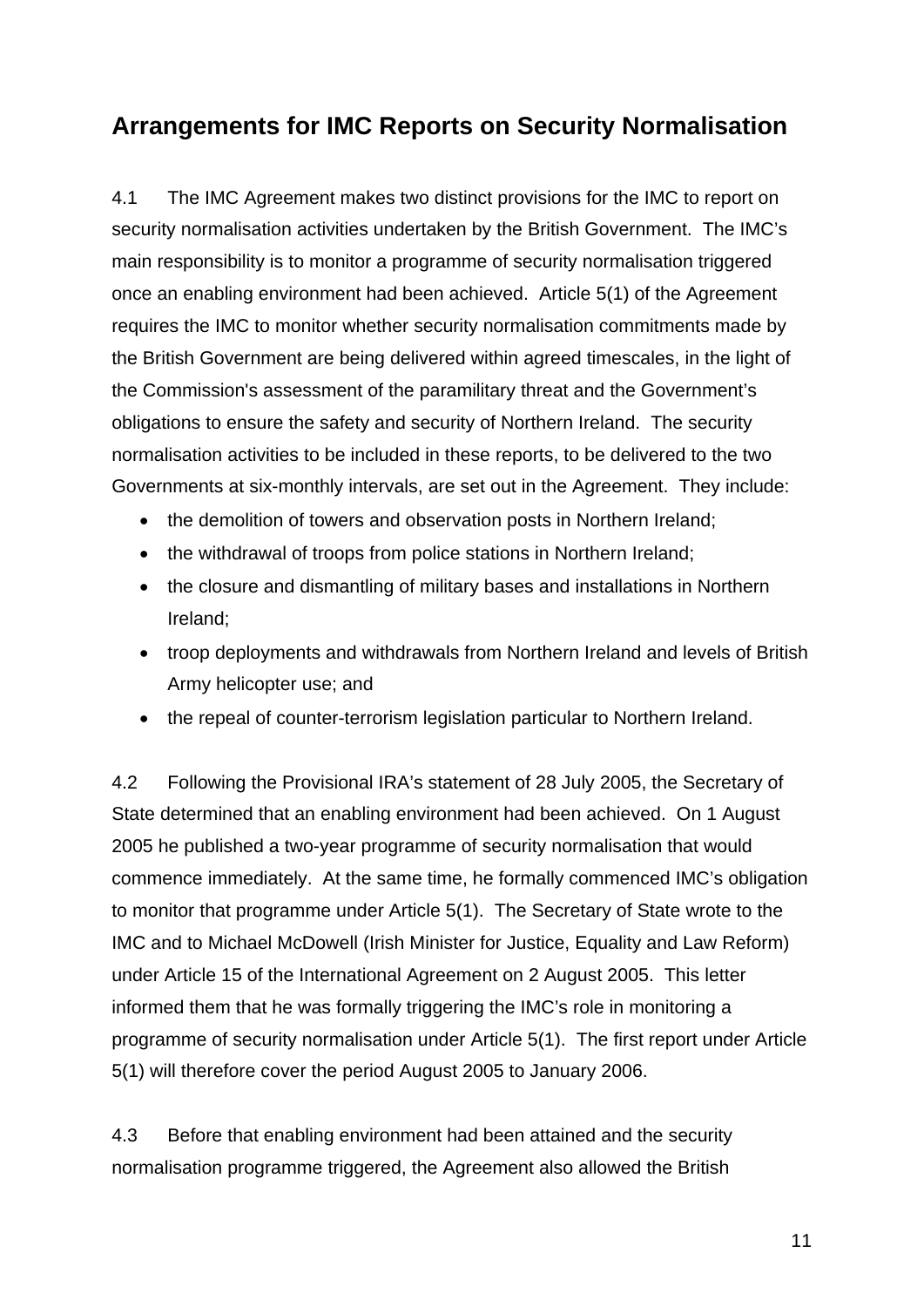Government to commission the IMC, under Article 5(2), to prepare a report on such normalisation activities over such a specified period as are notified by the British Government. No report was requested under this article during the reporting period. When the security normalisation programme was announced and Article 5(1) was commenced, Article 5(2) ceased to have effect.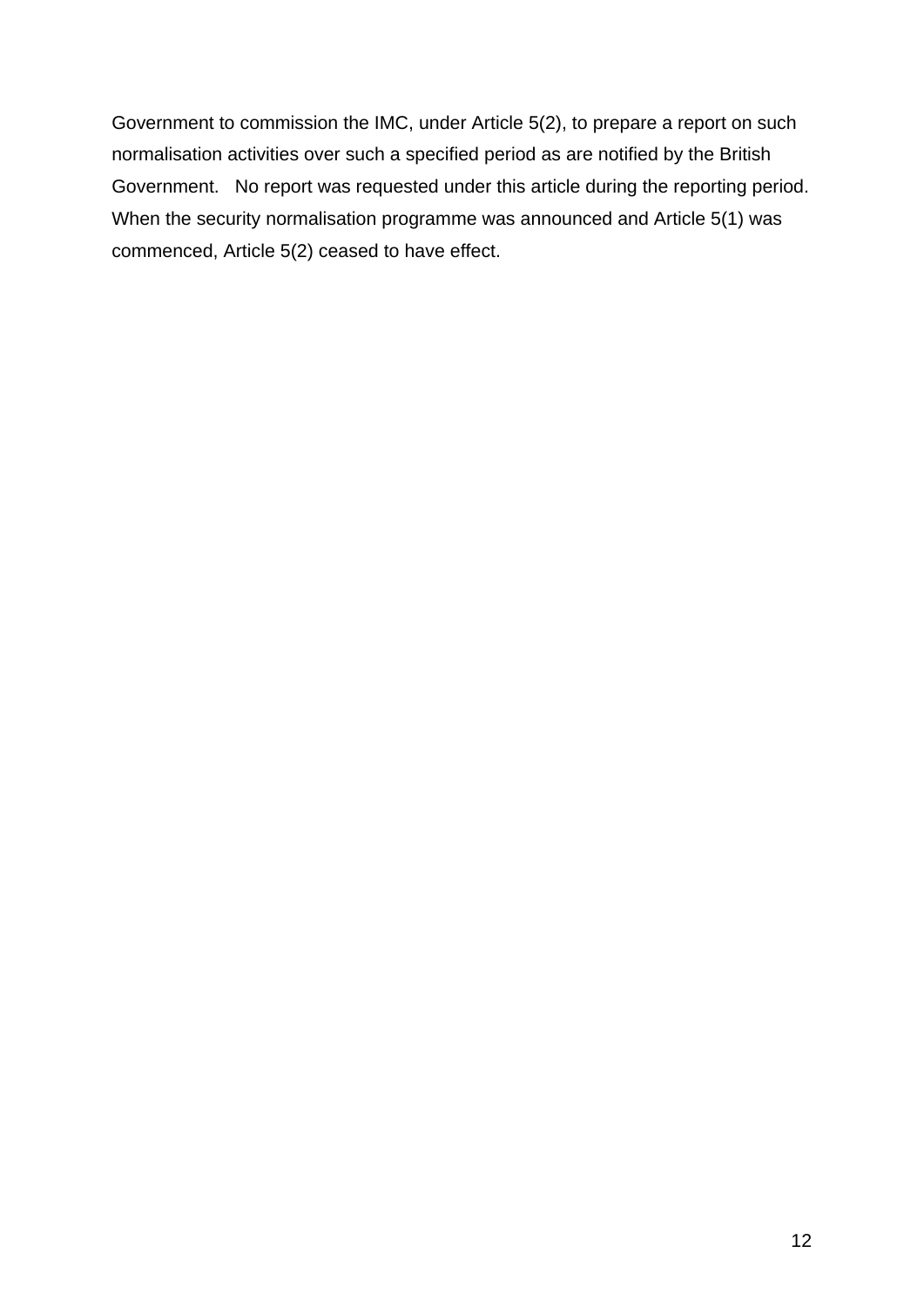# **Arrangements for Article 6 Reports**

5.1 Article 6 of the Agreement enables the Commission to consider a claim by a party represented in the Northern Ireland Assembly that another party or Minister was, broadly speaking, in breach of their commitments under the Belfast Agreement.

5.2 Article 6(1) defines the claims the Commission may consider. These are claims that a Minister or party is not committed to non-violence and exclusively peaceful and democratic means; or that a Minister has failed to observe any other terms of the pledge of office; or that a party is not committed to such of its members as are or might become Ministers observing the other terms of the pledge of office.

5.3 Article 6(2) makes clear that any claims that relate to the operation of the institutional arrangements under Strand 1 of the Belfast Agreement can only be considered by the Commissioners appointed by the British Government (Lord Alderdice and John Grieve). Article 6(3) provides that such reports shall be made to the British Government only. Other reports under Article 6 are to be made to both Governments.

5.4 Otherwise, the arrangements that apply to reports on paramilitary activity apply to Article 6 reports; the IMC can make recommendations as to remedial action and measures to be taken by the Assembly, and its Article 6 reports will be made public.

5.5 The Article 6 reporting arrangements are intended to operate in the context of a sitting Assembly. As such, no reports have been made by the IMC under Article 6 during this reporting period.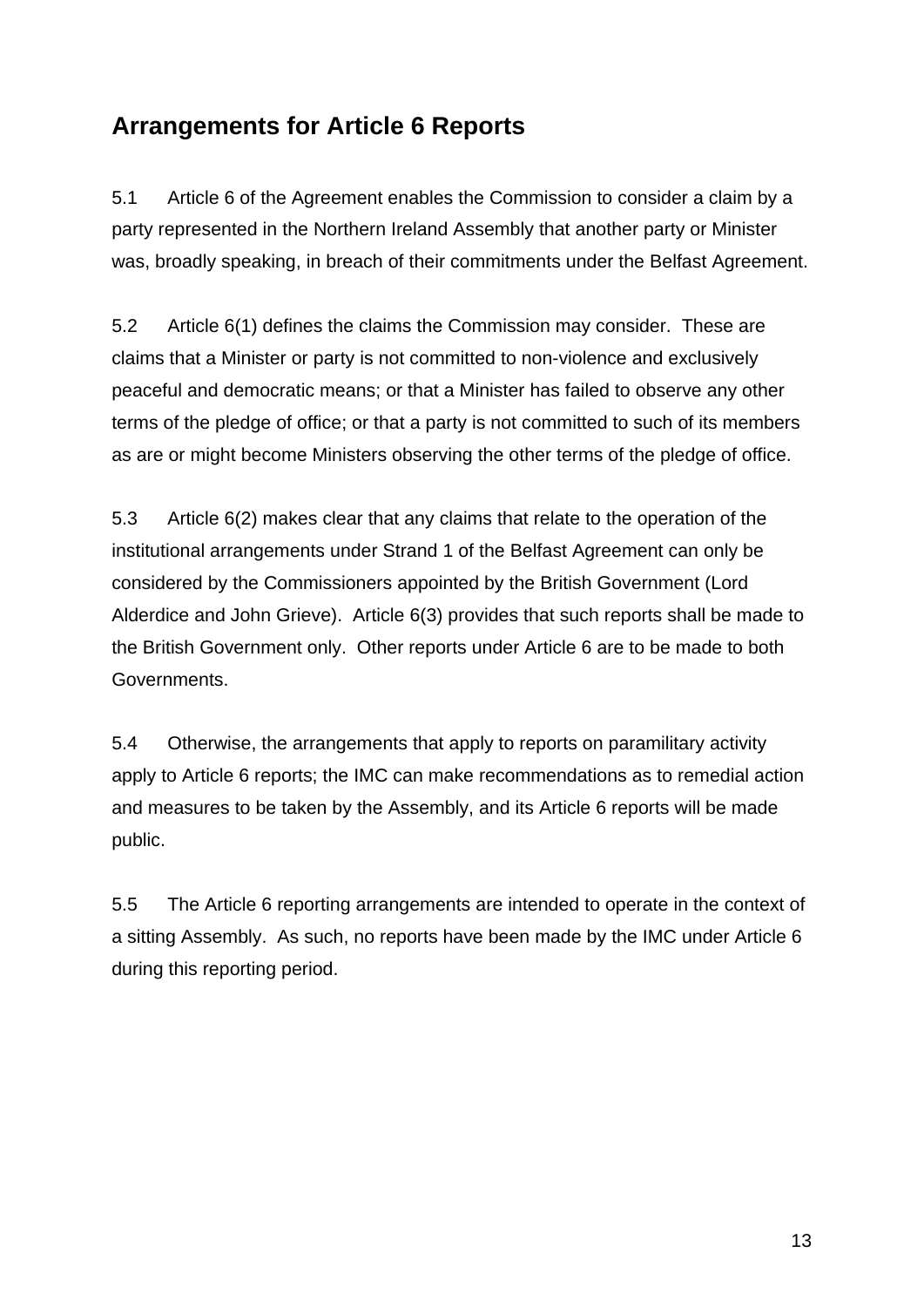## **Foreword to the Accounts**

## **for the period 7 January 2004 to 31 March 2005**

## **History and statutory background**

The Independent Monitoring Commission (IMC) was established on  $7<sup>th</sup>$  January 2004 under the Northern Ireland (Monitoring Commission etc) Act 2003 and the Agreement between the Government of the United Kingdom of Great Britain and Northern Ireland and the Government of Ireland. It became operational on 7 January 2004. Its purpose is to help promote the establishment of stable and inclusive devolved government in a peaceful Northern Ireland. The accounts have been prepared in a form directed by the Secretary of State for Northern Ireland in accordance with the agreement between the Government of the United Kingdom of Great Britain and Northern Ireland and the Government of Ireland.

### **Principal activities**

The duty of the Commission is to report to the Governments on the activity by parliamentary groups, on the normalisation of security measures in the province, and on claims by Assembly parties that other parties, or Ministers in a devolved Executive, are not living up to the standards required of them. The four Commissioners are entirely independent of both Governments.

### **Review of activities**

#### **Corporate Governance**

Work has been undertaken on the corporate governance arrangements for the IMC in order to codify the relationship between the IMC and the British and Irish Governments. Under Article 14 of the International Agreement, the Commission is required to keep proper accounts and proper records of all moneys received or expended by it and, at the joint request of the two Governments, appoint auditors who shall audit the accounts of the Commission.

#### **Reports**

The IMC made four reports during the financial period.

#### **Accessibility**

Under Article 8 of the International Agreement the IMC must be accessible to all interested parties and must consult as necessary on the issues mentioned in Articles 4 to 6 in preparing its reports and making recommendations as described in Article 7. As part of this, they travelled to the USA in March 2005. This raised the profile of the Commission and allowed them to hear the views of interested parties.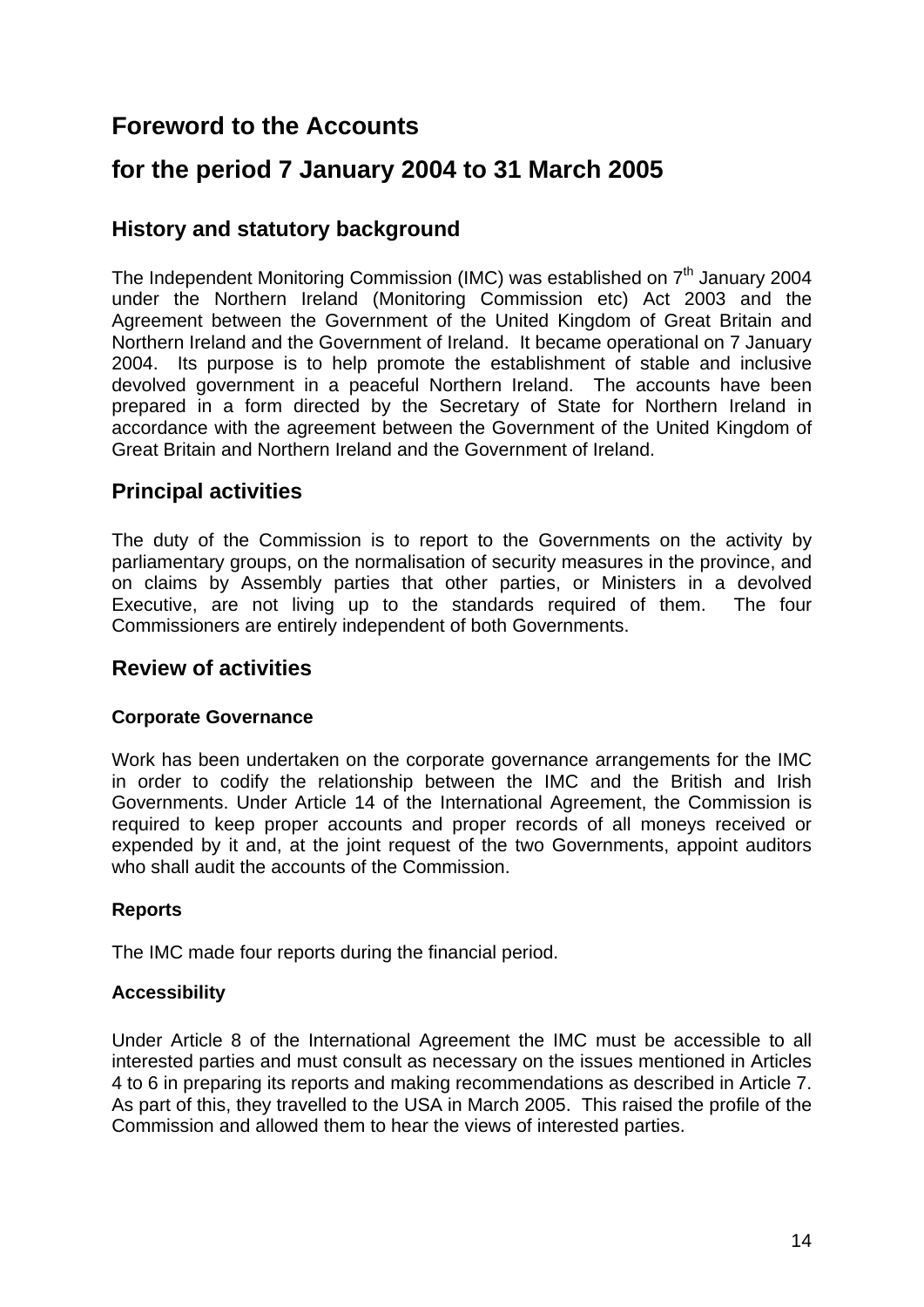#### **Membership of the Commission**

Lord Alderdice Dick Kerr Joe Brosnan John Grieve

#### **Results for the year**

The results of the IMC are set out on pages 22 to 34. The deficit for the year was £543,320.

#### **Future developments**

The Commission will continue to monitor as directed by its remit and produce reports on a regular cycle or as directed by the two Governments or on it's own initiative. It will continue to remain accessible and meet with a wide range of people.

### **Events since the end of the financial year**

There have been no significant events since the end of the financial year which would affect the results for the year or the assets and liabilities at the year end.

### **Disabled employees**

It is the policy of the IMC to promote equality of opportunity. The Commission will provide equal opportunity for all job applicants and employees. All recruitment, promotion and training will be based on a person's ability and job performance and will exclude any consideration of an applicant's/employee's religious beliefs, political opinion, sex, marital status or disability.

#### **Health and safety**

The Commission is committed to providing for staff and visitors an environment that is as far as possible safe and free from risk to health.

#### **Employee involvement**

The IMC recognises the importance of good industrial relations and is committed to promoting and maintaining effective communication and consultation with its staff, and to creating and maintaining good morale. Staff involvement is maximised through regular team meetings and staff briefings. NIPSA is the Commission's recognised trade union.

#### **Prompt payment**

The Commission is committed to the prompt payment of bills for goods and services received in accordance with the Confederation of British Industry's Prompt Payers Code. Unless otherwise stated in the contract, payment is due within 30 days of the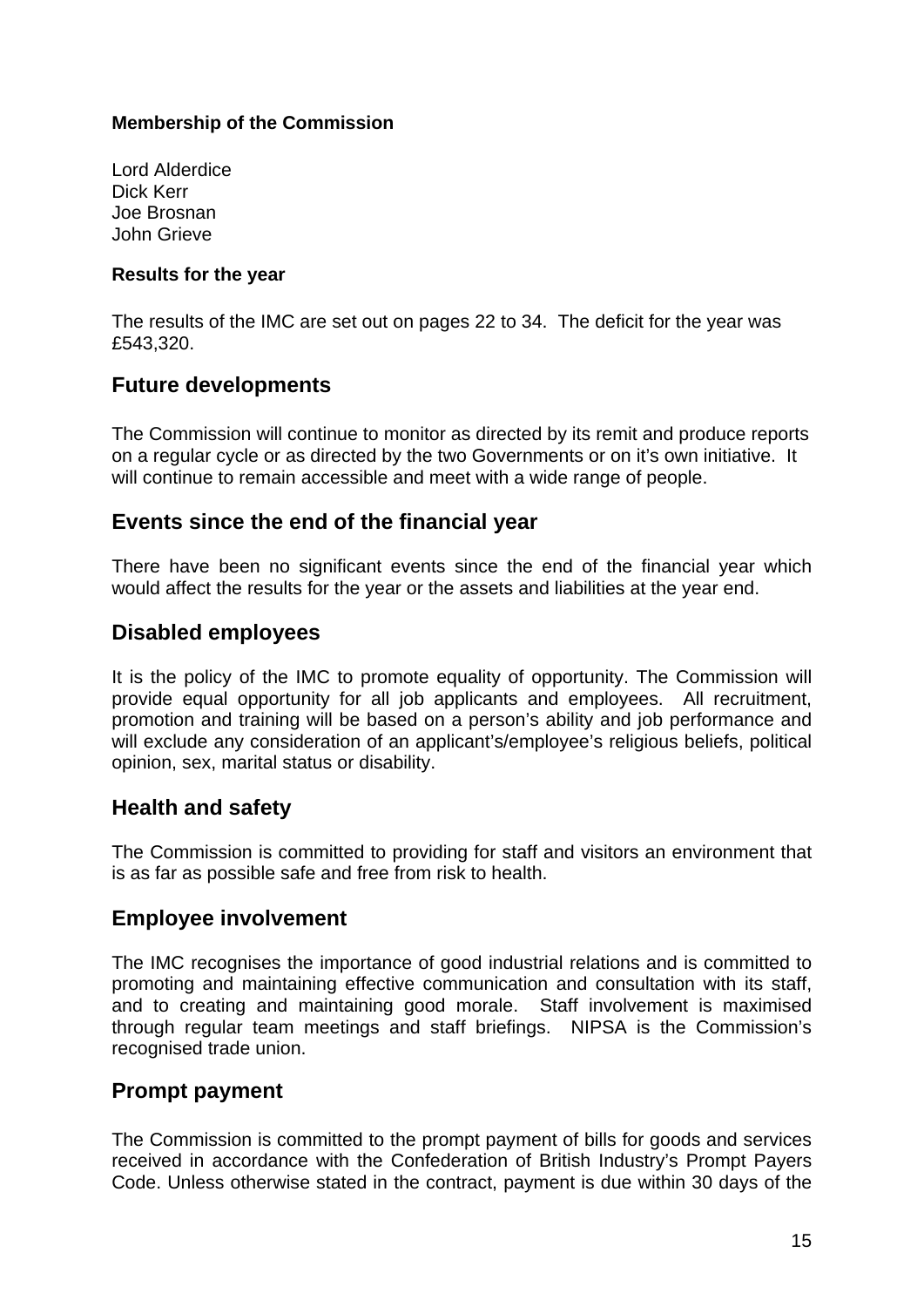receipt of the goods or services, or presentation of a valid invoice or similar demand, whichever is later.

On their receipt invoices are promptly sent for processing to the Northern Ireland Office. During the 15 month period ended 31 March 2005, the NIO paid 89.5 % of the invoices received were paid within 30 days of receipt.

## **Audit**

These accounts have been audited by the Comptroller and Auditor General. A fee of £5,000 has been charged by the National Audit Office in respect of audit services provided during the year.

### **Going concern**

The Balance Sheet as at 31<sup>st</sup> March 2005 shows net liabilities of £59,764. This reflects the inclusion of liabilities falling due in future years, which may only be met by future deficit funding from the Commission's sponsoring Department, the Northern Ireland Office. This is because, under the normal conventions applying to parliamentary control over income and expenditure, such funding may not be issued in advance of need.

Deficit funding for the 15 month period ended 31 March 2005, taking into account the amounts required to meet the Commission's liabilities falling due in that year, has already been included in the Department's estimates for that year, which have been approved by Parliament. There is no reason to believe that the Department's future funding from the Department of Justice in Republic of Ireland and future parliamentary approval will not be forthcoming. It has accordingly been considered appropriate to adopt a going concern basis for the preparation of these financial statements.

*Stephen Boys Smith* 

**STEPHEN BOYS SMITH**  *Accounting Officer* 

*Date: 14 September 2006*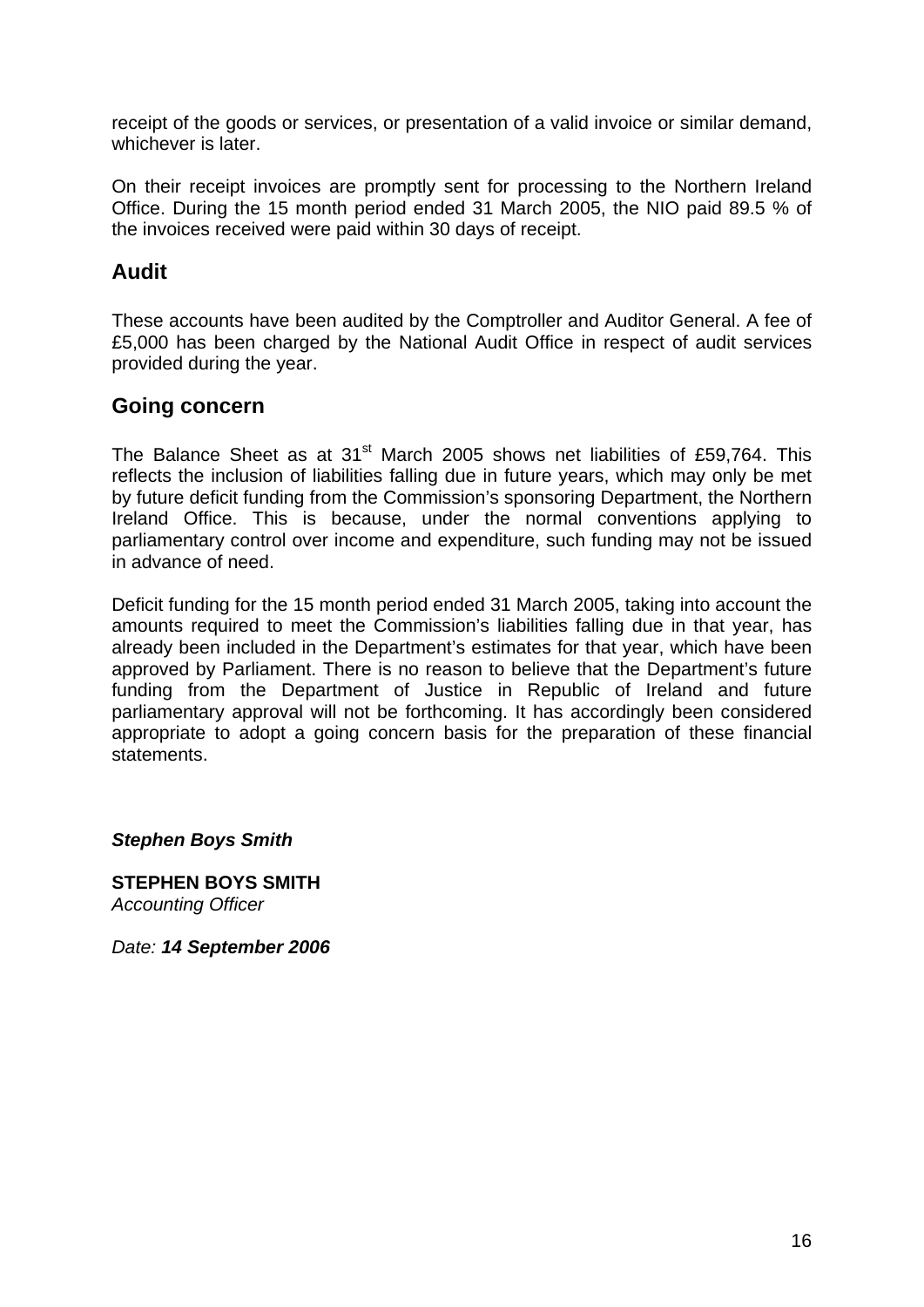## **Statement of the Responsibilities of the Independent Monitoring Commission and the Accounting Officer**

Under the Agreement between the Government of the United Kingdom of Great Britain and Northern Ireland and the Government of Ireland the IMC is required to prepare accounts in the form and on the basis determined by the Secretary of State, with the approval of Treasury. The accounts are prepared on an accruals basis and must give a true and fair view of the IMC's state of affairs at the year-end and of its income and expenditure, total recognised gains and losses and cash flows for the financial year.

In preparing the accounts the Accounting Officer is required to:

- observe the accounts direction issued by the Northern Ireland Office on behalf of the Secretary of State including the relevant accounting and disclosure requirements, and apply accounting policies on a consistent basis;
- make judgements and estimates on a reasonable basis;
- state whether applicable accounting standards have been followed, and disclose and explain any material departures in the financial statements;
- prepare the financial statements on the going concern basis, unless it is inappropriate to presume that the entity will continue in operation.

The Accounting Officer for the Northern Ireland Office has designated the UK Joint Secretary to the IMC as the Accounting Officer for the IMC for Northern Ireland. His relevant responsibilities as Accounting Officer, including his responsibility for the propriety and regularity of the public finances and for the keeping of proper records, are set out in the Non-Departmental Public Bodies' Accounting Officers' Memorandum issued by the Treasury and published in Government Accounting.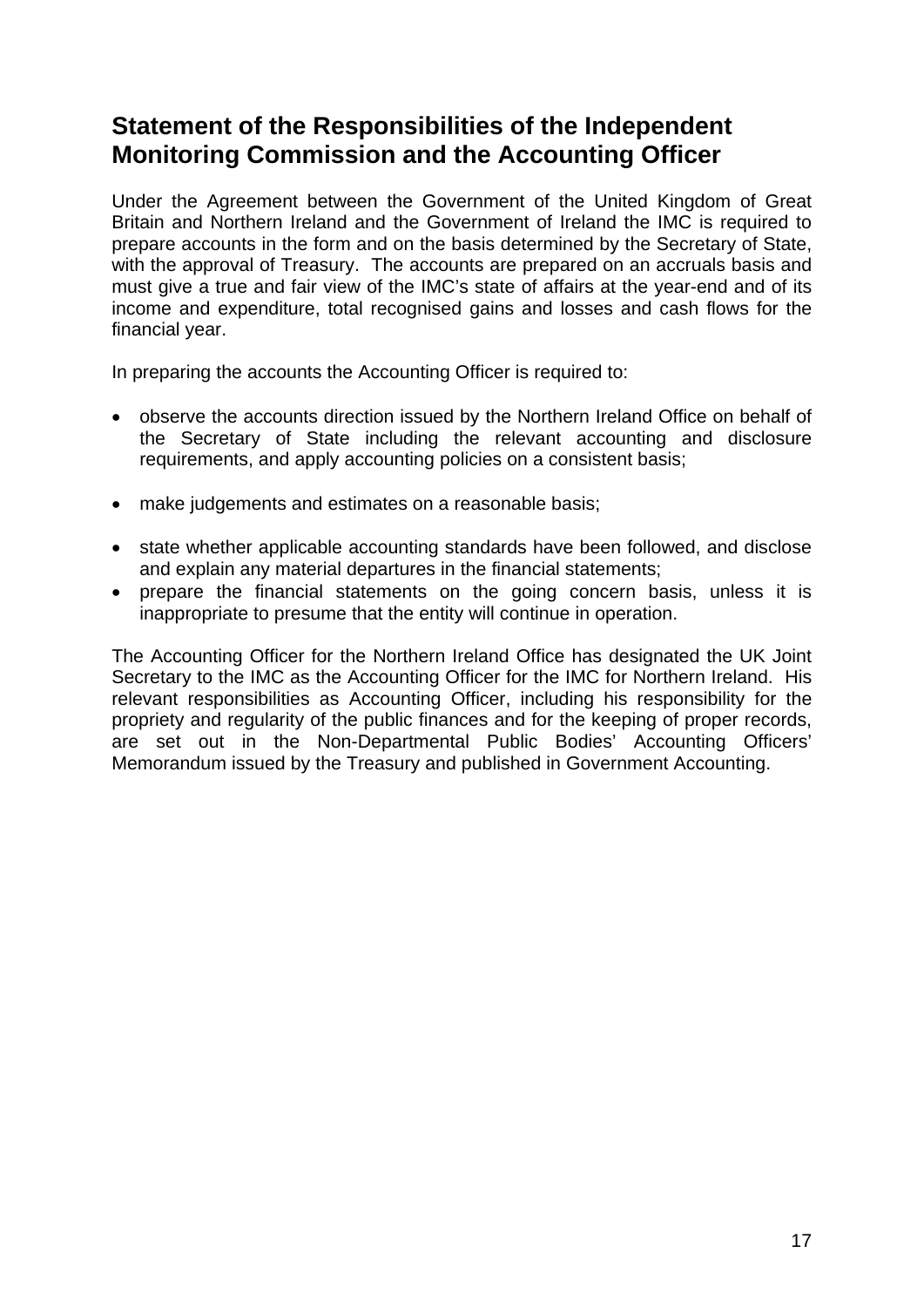# **Statement on Internal Control**

### **1. Scope of responsibility**

As Accounting Officer, I have responsibility for maintaining a sound system of internal control that supports the achievement of IMC's policies, aims and objectives, whilst safeguarding the public funds and departmental assets for which I am personally responsible, in accordance with the responsibilities assigned to me in my letter of designation as Accounting Officer. The IMC is governed by a management statement and financial memorandum still to be finalised by the NIO.

### **2. Purpose of the System of Internal Control**

The system of internal control is designed to manage risk to a reasonable level, rather than to eliminate all risk of failure to achieve policies, aims and objectives. It can therefore only provide reasonable, and not absolute, assurance of effectiveness.

The system can provide only reasonable and not absolute assurance that assets are safeguarded, transactions authorised and properly recorded, and that material errors or irregularities are either prevented or would be detected within a timely period.

The system of internal financial control is based on a framework of regular management information, administrative procedures including the segregation of duties, and a system of delegation and accountability. In particular, it includes:

- Comprehensive budgeting systems with an annual budget which is reviewed and agreed by management;
- Regular reviews by the management of periodic and annual financial reports which indicate financial performance against forecasts;
- Setting targets to measure financial and other performance;
- Clearly defined capital investment control guidelines; and
- As appropriate, formal project management disciplines.

The IMC's Internal Audit is contracted out to Moore Stephens, Chartered Accountants, who as part of their duties carry out independent checks on the control process on my behalf. Operating to standards defined in the Government Internal Audit Manual they have carried out a programme of risk based audits. They have submitted reports which include their independent opinion on the adequacy and effectiveness of the commissions system of internal control together with recommendations for improvement.

#### **3. Capacity to handle risk**

The system of internal control is based on an ongoing process designed to identify and prioritise the risks to the achievement of the IMC's policies, aims and objectives, to evaluate the likelihood of those risks being realised and the impact should they be realised, and to manage them efficiently, effectively and economically.

The work of the internal audit is informed by an analysis of the risk to which the IMC is exposed, and annual internal audit plans are based on this analysis. At least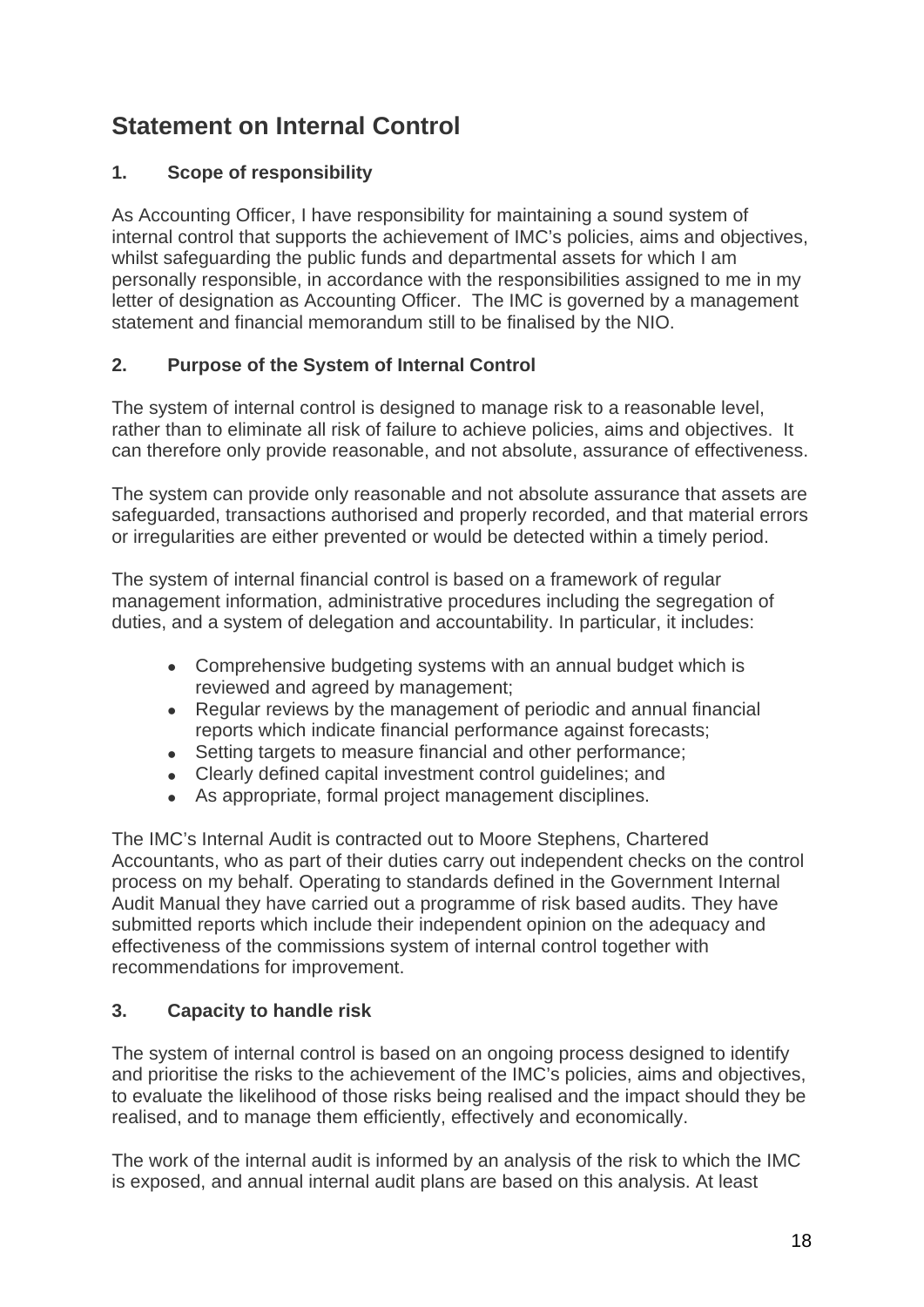annually, Moore Stephens will provide me with a report on internal audit activity within the commission. The report includes Moore Stephens independent opinion on the adequacy and effectiveness of the Commission's system of internal financial control.

### **4. The risk and control framework**

Risk management and internal control will be considered on a regular basis during the year and will be incorporated into future corporate planning and decision making processes. The risk register is still to be finalised. When completed it will be reviewed and where appropriate updated by the IMC.

### **5. Review of effectiveness**

As Accounting Officer, I have responsibility for reviewing the effectiveness of the system of internal control. My review of the effectiveness of the system of internal control is informed by the work of the internal auditors and management within the Commission who have responsibility for the development and maintenance of the internal control framework, and comments made by the external auditors in their management letter and other reports.

*Stephen Boys Smith* 

**STEPHEN BOYS SMITH**  *Accounting Officer* 

*Date: 14 September 2006*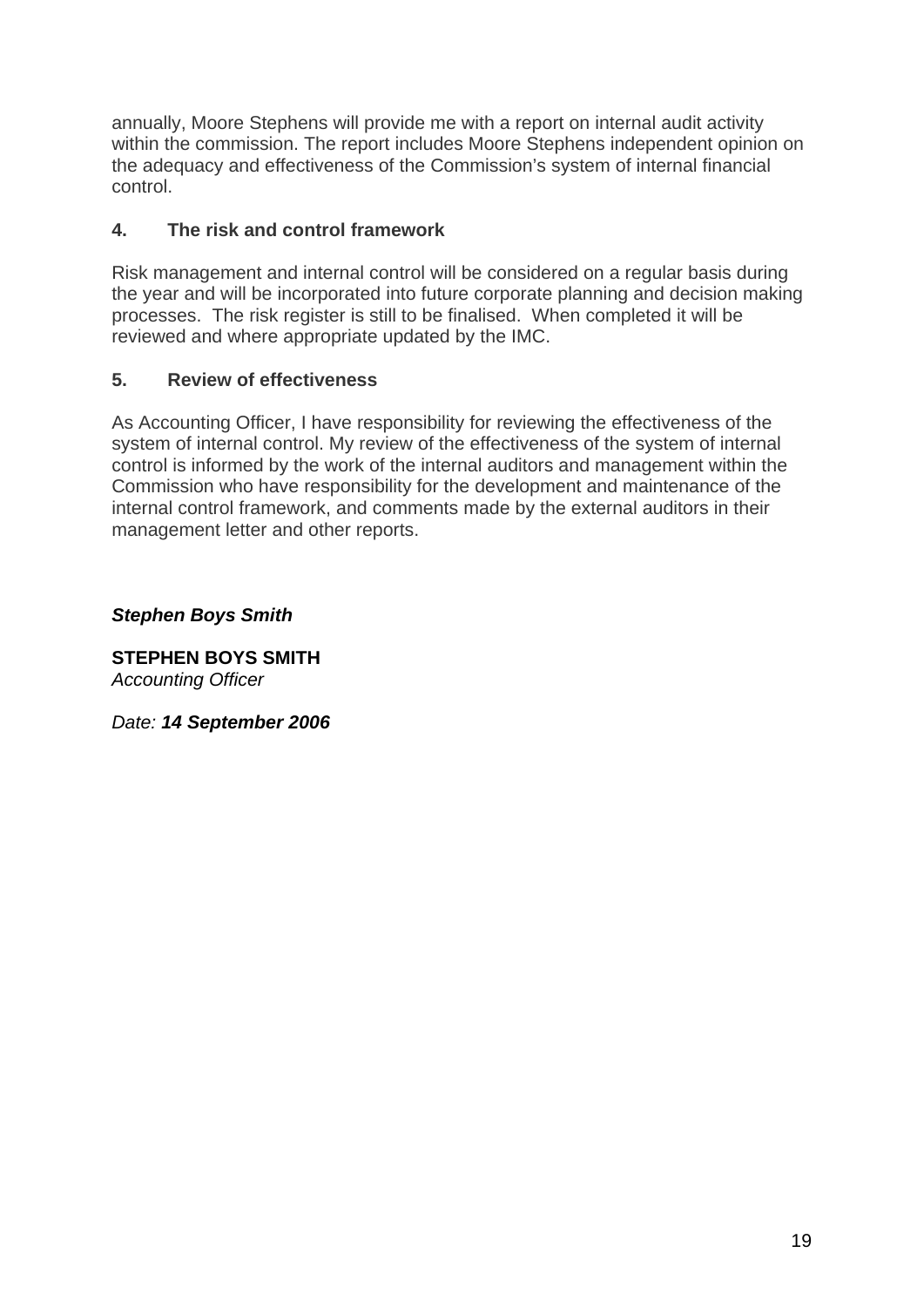## **The Report of the Auditor to the Government of the United Kingdom of Great Britain and Northern Ireland and the Government of the Republic of Ireland**

I have audited the financial statements on pages 22 to 34. These financial statements have been prepared under the historical cost convention and the accounting policies set out on pages 25 and 26.

#### **Respective responsibilities of the Independent Monitoring Commission, the Chief Executive and Auditor**

As described on page 17, the Independent Monitoring Commission and Chief Executive are responsible for the preparation of the financial statements in accordance with Article 14 of the agreement establishing the Independent Monitoring Commission and the subsequent accounts direction given by the Secretary of State for Northern Ireland. The Independent Monitoring Commission and Chief Executive are also responsible for the preparation of the Foreword and other contents of the Secretary of State's Second Report. In discharging my responsibilities, as independent auditor, I have regard to the standards and guidance issued by the Auditing Practices Board and the ethical guidance applicable to the auditing profession.

I report my opinion as to whether the financial statements give a true and fair view and are properly prepared in accordance with the agreement establishing the Independent Monitoring Commission and the accounts direction given thereunder. I also report if, in my opinion, the Foreword is not consistent with the financial statements, if the Independent Monitoring Commission has not kept proper accounting records, or if I have not received all the information and explanations I require for my audit.

I review whether the statement on pages 18 to 19 reflects the Independent Monitoring Commission's compliance with Treasury's guidance on the Statement on Internal Control. I report if it does not meet the requirements specified by Treasury, or if the statement is misleading or inconsistent with other information I am aware of from my audit of the financial statements. I am not required to consider, nor have I considered whether the Accounting Officer's Statement on Internal Control covers all risks and controls. I am also not required to form an opinion on the effectiveness of the Independent Monitoring Commission's corporate governance procedures or its risk and control procedures.

I read the other information contained in the Secretary of State's Second Report and consider whether it is consistent with the audited financial statements. This other information comprises the preamble, introduction and background, IMC activities, paramilitary activity reports, arrangements for IMC reports on both security normalisation and article 6 reports, together with the foreword to the account. I consider the implications for my report if I become aware of any apparent misstatements or material inconsistencies with the financial statements.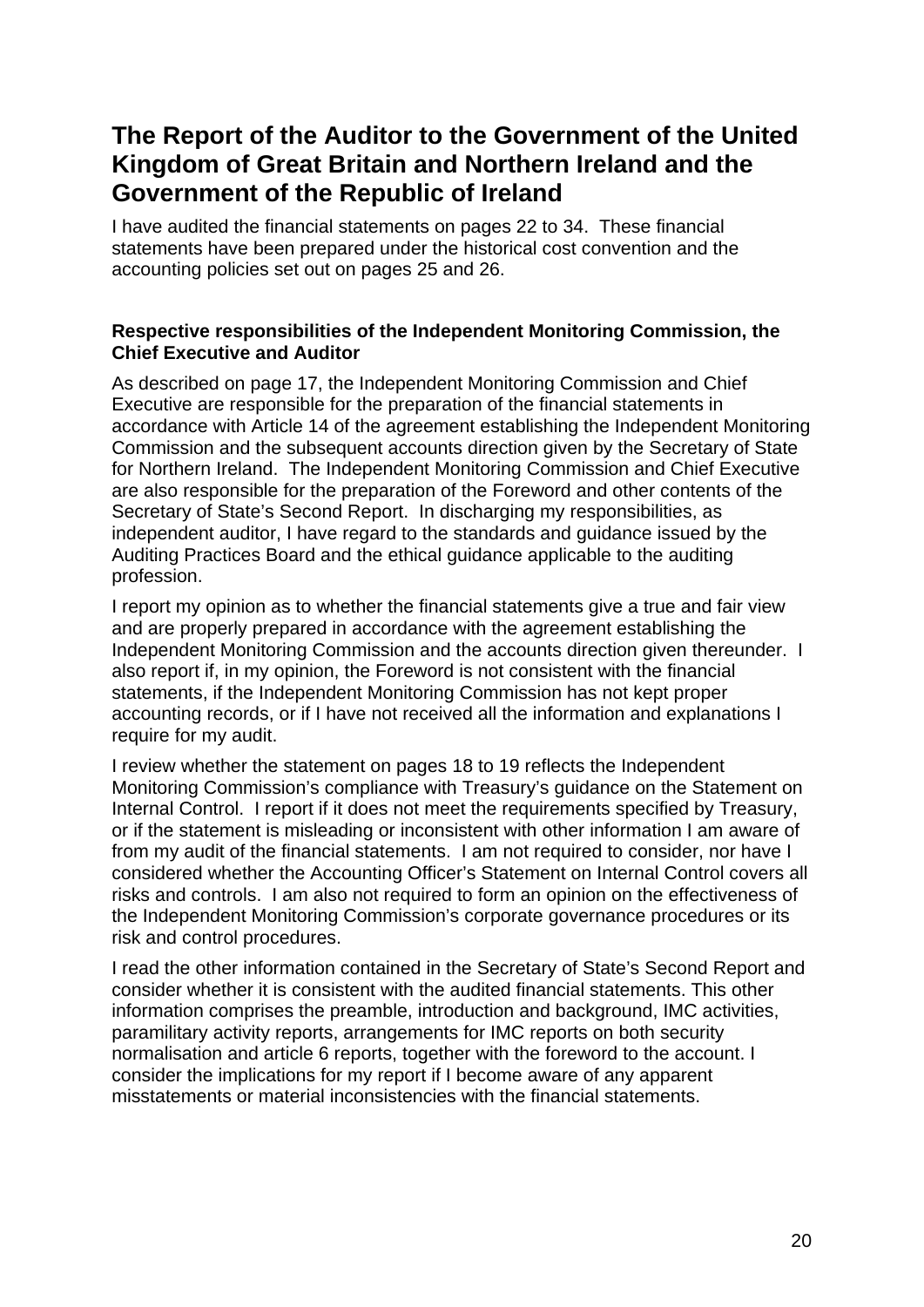#### **Basis of audit opinion**

I conducted my audit in accordance with United Kingdom Auditing Standards issued by the Auditing Practices Board. An audit includes examination, on a test basis, of evidence relevant to the amounts, disclosures and regularity of financial transactions included in the financial statements. It also includes an assessment of the significant estimates and judgements made by the Independent Monitoring Commission and Chief Executive in the preparation of the financial statements, and of whether the accounting policies are appropriate to the Independent Monitoring Commission's circumstances, consistently applied and adequately disclosed.

I planned and performed my audit so as to obtain all the information and explanations which I considered necessary in order to provide me with sufficient evidence to give reasonable assurance that the financial statements are free from material misstatement, whether caused by error, or by fraud or other irregularity and that, in all material respects, the expenditure and income have been applied to the purposes intended by the governments and the financial transactions conform to the authorities which govern them. In forming my opinion I have also evaluated the overall adequacy of the presentation of information in the financial statements.

#### **Opinion**

In my opinion:

- the financial statements give a true and fair view of the state of affairs of the Independent Monitoring Commission at 31 March 2005 and of the deficit, recognised gains and losses and cash flows for the period then ended and have been properly prepared in accordance with the agreement establishing the Independent Monitoring Commission and the accounts direction given thereunder; and
- in all material respects the expenditure and income have been applied to the purposes intended by the Government of the United Kingdom of Great Britain and Northern Ireland and the Government of the Republic of Ireland and the financial transactions conform to the authorities which govern them.

I have no observations to make on these financial statements.

John Bourn **National Audit Office** 

Date: 9 November 2006 London SW1W 9SP

**Comptroller and Auditor General 157-197 Buckingham Palace Road Victoria**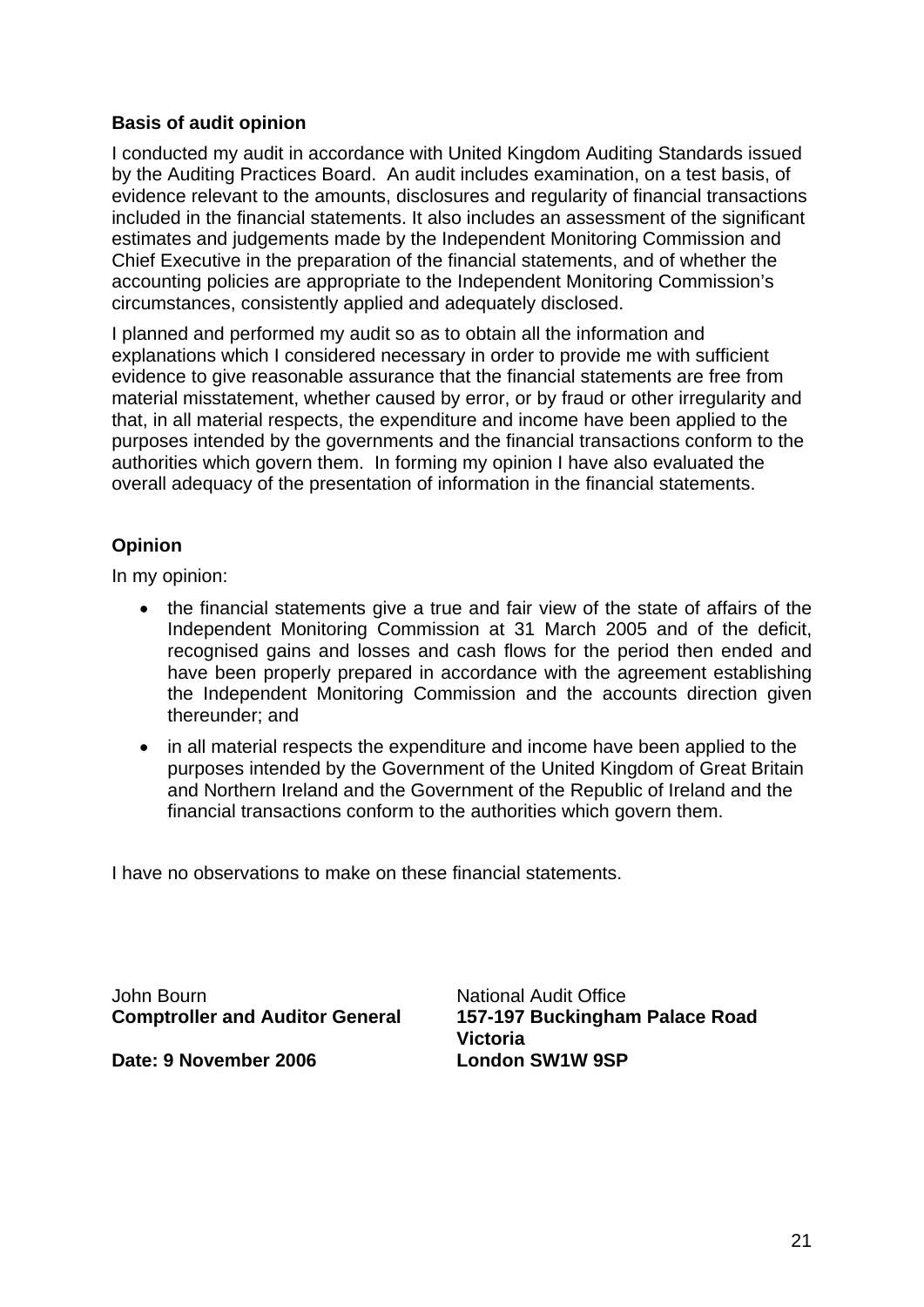## **Income & Expenditure Account for the 15 month period ended 31 March 2005**

|                                       |                       | 2005           |
|---------------------------------------|-----------------------|----------------|
|                                       | <b>Note</b>           | £              |
| <b>Income</b>                         |                       |                |
| <b>Reimbursement from DOJ</b>         | $\overline{2}$        | 565,886        |
| <b>Expenditure</b>                    |                       |                |
| Staff costs                           | 3                     | 405,263        |
| Depreciation<br>Permanent diminution  | $6\phantom{1}6$<br>13 | 4,650<br>3,133 |
| Notional cost of capital              | 5                     | (695)          |
| Other operating costs                 | 4                     | 696,855        |
|                                       |                       | 1,109,206      |
| <b>Deficit for the Period</b>         |                       | (543, 320)     |
| <b>Amount Transferred to Reserves</b> |                       | (543, 320)     |

All amounts above relate to continuing activities and include VAT where it is not possible to reclaim the input VAT.

# **Statement of Recognised Gains and Losses for the 15 month period ended 31 March 2005**

| Retained (deficit) for the year<br>Unrealised gain on revaluation | (543,320)  |
|-------------------------------------------------------------------|------------|
|                                                                   | (543, 298) |

The notes on pages 25 to 34 form part of these accounts.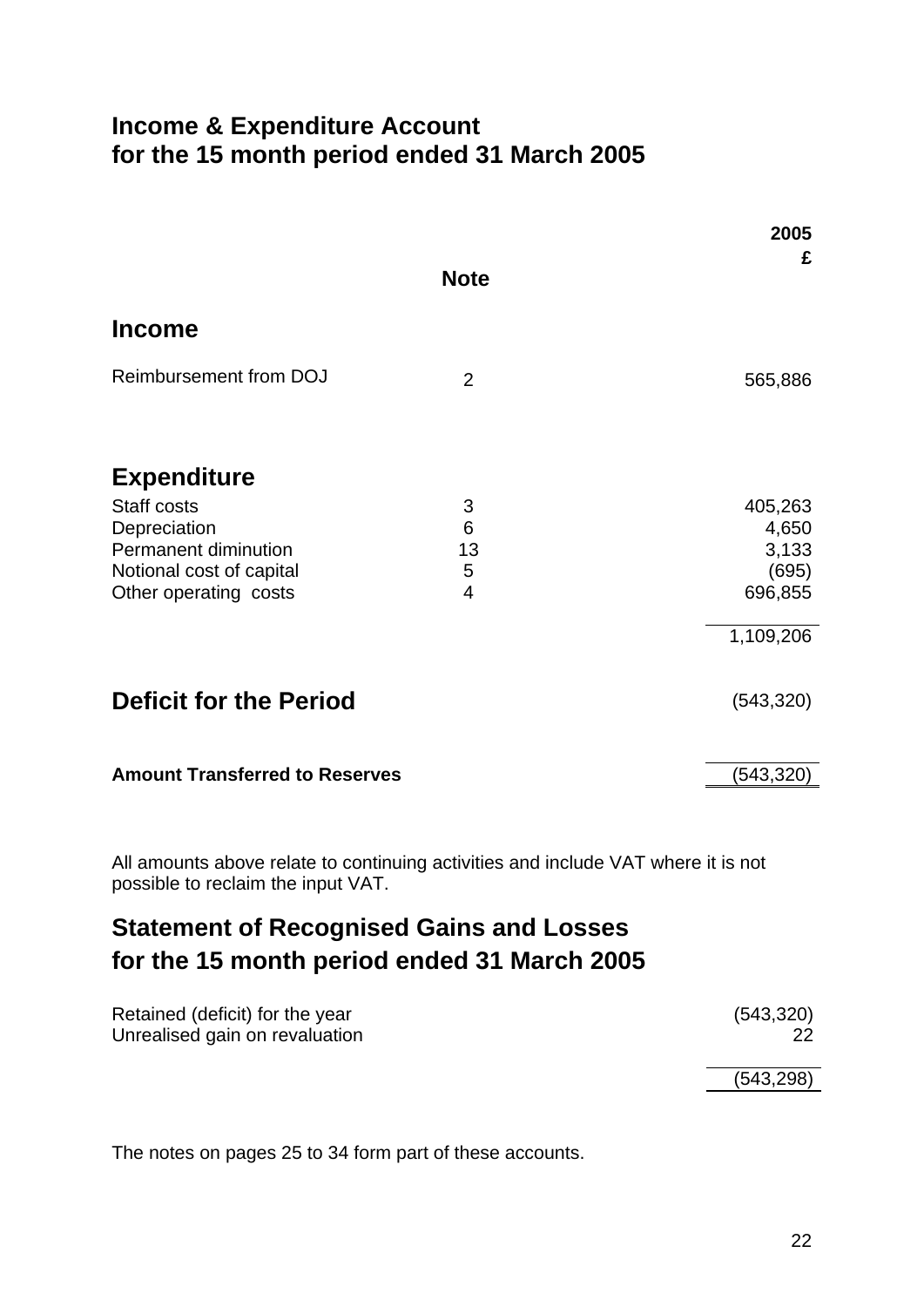# **Balance Sheet as at 31 March 2005**

|                                                        | <b>Note</b> | 2005<br>£       |
|--------------------------------------------------------|-------------|-----------------|
| <b>Fixed Assets</b>                                    |             |                 |
| Tangible assets                                        | 6           | 28,118          |
| <b>Current Assets</b>                                  |             |                 |
| Cash in hand<br><b>Debtors</b>                         | 9           | 50<br>14,623    |
| <b>Current Liabilities</b>                             |             | 14,673          |
| Creditors (due within one year)                        | 10          | (102, 555)      |
| <b>Net Current Liabilities</b>                         |             | (87, 882)       |
| <b>Total Assets less Current</b><br><b>Liabilities</b> |             | (59, 764)       |
| <b>Financed By:</b>                                    |             |                 |
| <b>Capital and Reserves</b>                            |             |                 |
| <b>General Fund</b><br><b>Revaluation reserve</b>      | 12<br>12    | (59, 786)<br>22 |
|                                                        |             | (59, 764)       |

### **STEPHEN BOYS SMITH**

*Accounting Officer* 

#### **Date:**

The notes on pages 25 to 34 form part of these accounts.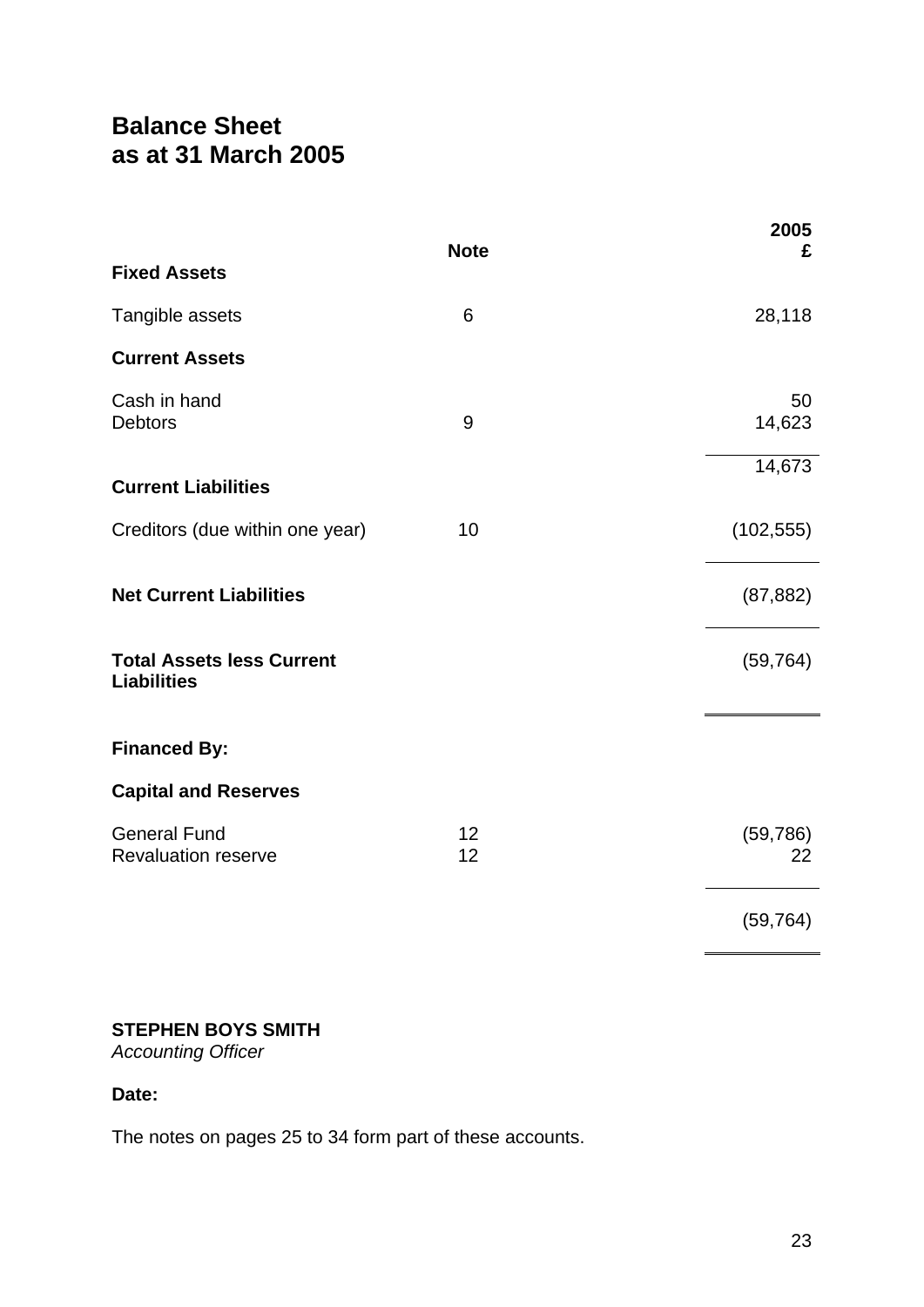## **Cash Flow Statement for the 15 month period ended 31 March 2005**

|                                                                    | <b>Note</b> | 2005<br>£  |
|--------------------------------------------------------------------|-------------|------------|
| <b>Cash Outflow from Continuing</b><br><b>Operating Activities</b> | 13          | (448, 300) |
| <b>Capital Expenditure</b>                                         | 6           | (35, 879)  |
| Cash Outflow Before Financing                                      |             | (484,179)  |
|                                                                    |             |            |
| <b>Financing</b>                                                   |             |            |
| Cash inflow from financing                                         | 12          | 484,229    |
|                                                                    |             |            |
| Increase in cash                                                   |             | 50         |

The notes on pages 25 to 34 form part of these accounts.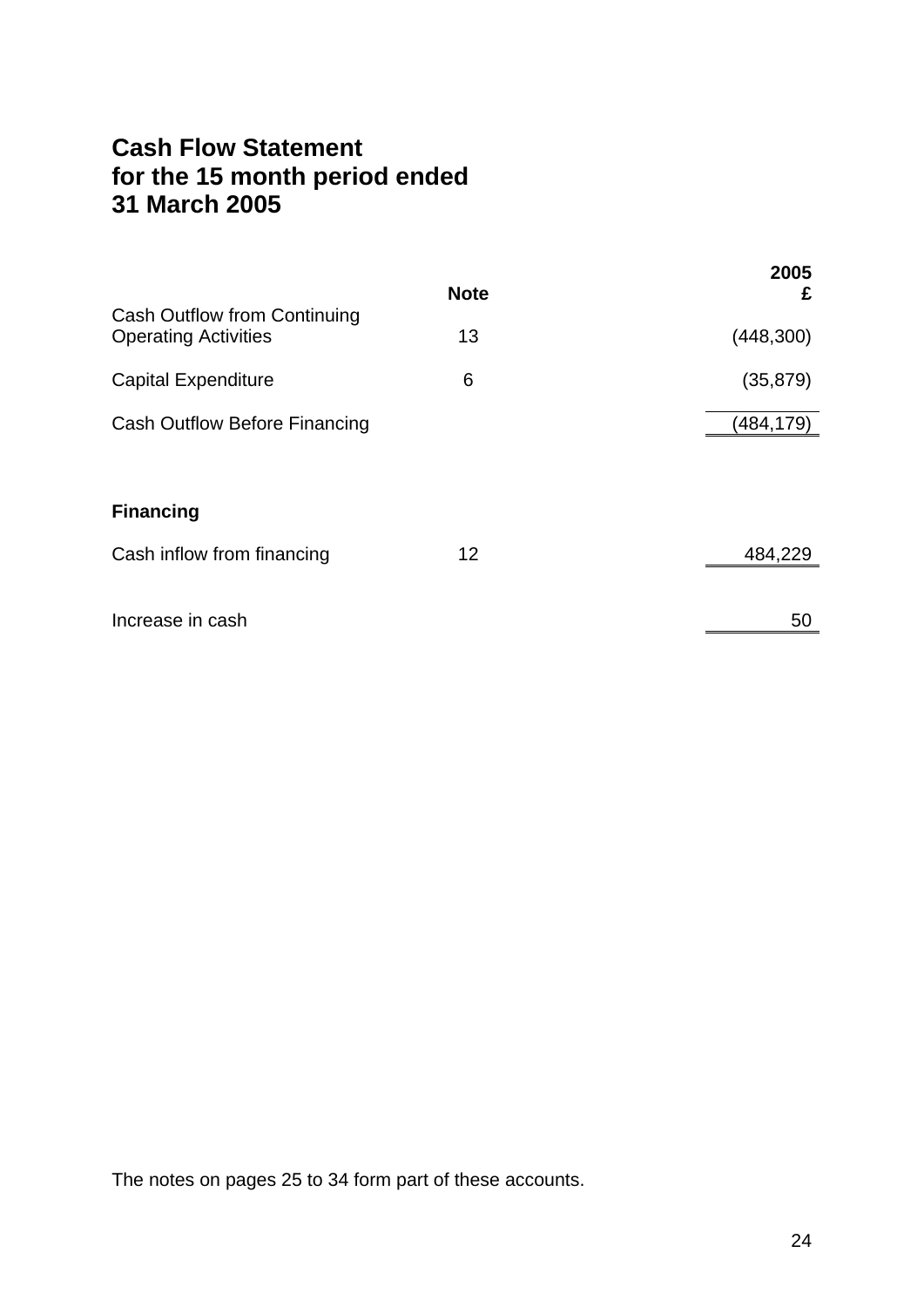## **Notes to the Accounts**

#### **1. Accounting Policies**

These financial statements have been prepared on an accruals basis in accordance with the Accounts Direction given by the Secretary of State for Northern Ireland and the requirements of the Annual Reports and Accounts Guidance for the Executive Non-Departmental Public Bodies issued by HM Treasury. The particular accounting policies adopted by the IMC are described below. They have been applied consistently in dealing with items considered material in relation to the accounts.

#### Accounting Convention

The accounts have been prepared in accordance with the historical cost convention, modified by the revaluation of tangible fixed assets by reference to their current cost.

The accounts comply with the accounting standards issued or adopted by the Accounting Standards Board and accounting and disclosure requirements issued by the Treasury, insofar as those requirements are appropriate.

#### Fixed Assets

Fixed assets comprise of computer and office equipment and are revalued annually using appropriate indices compiled by Central Statistics Office. The level for capitalisation of a tangible fixed asset or group of assets is £1,000.

#### **Depreciation**

Depreciation is provided on a straight line basis on all fixed assets and is calculated to write off the cost (less any estimated residual value) of each asset over its expected useful life.

The estimated useful lives for depreciation purposes are as follows: -

| Office equipment   | 15 years |
|--------------------|----------|
| Computer software  | 5 years  |
| Computer equipment | 5 years  |

#### Capital Charge

A charge reflecting the cost of capital utilised by the Commission, is included in the operating costs. The charge is calculated at the government's standard rate of 3.5 per cent in real terms on all assets (purchased) less liabilities.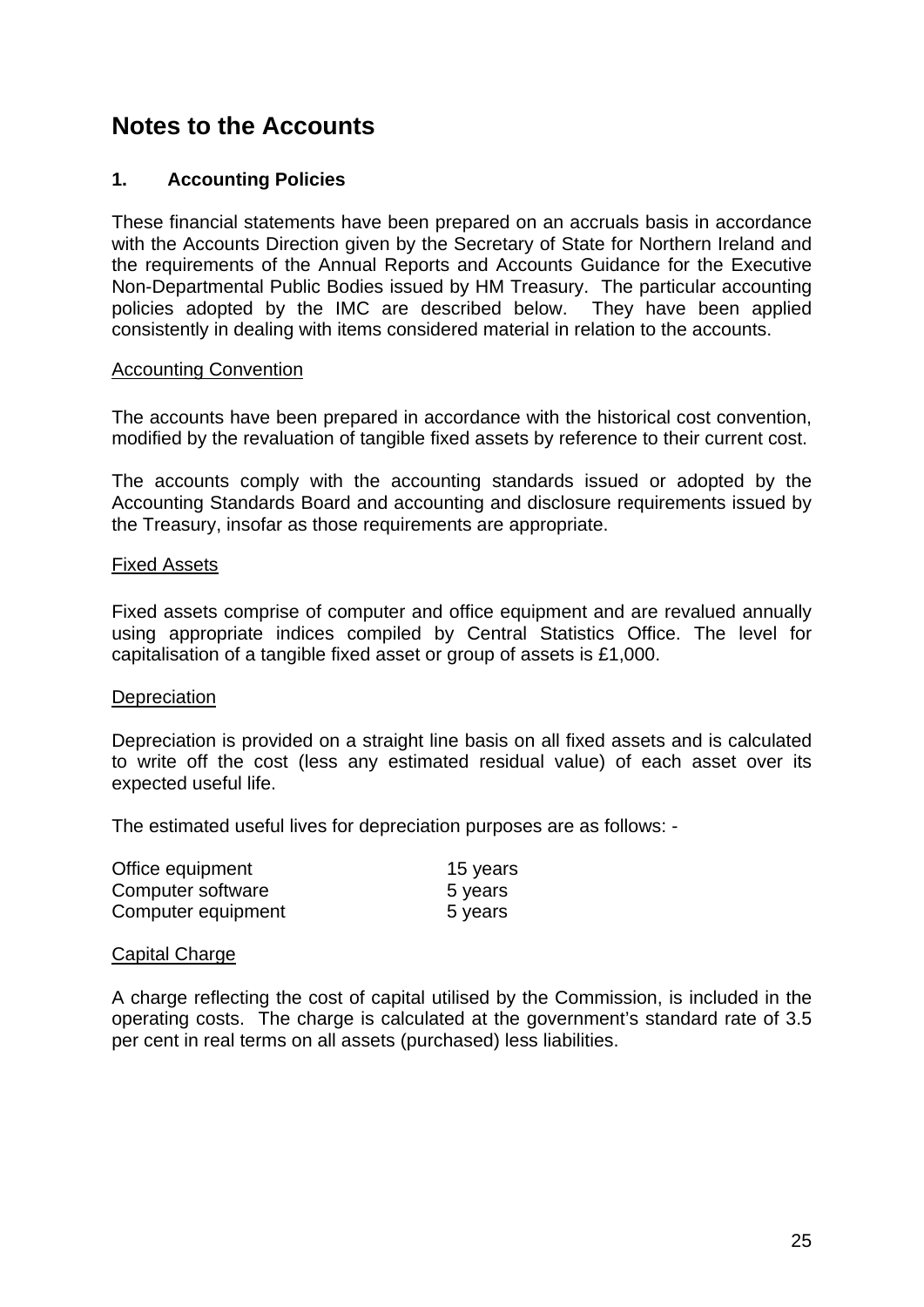### VAT

The Commission does not have any income, which is subject to output VAT. The Commission recovers input VAT on contracted out services in accordance with guidance.

#### Pension Costs

The employees of the IMC are covered by the provisions of the Civil Service Pension Scheme, which are described at Note 3. The defined benefit elements of the schemes are unfunded and are non-contributory except in respect of dependants' benefits. The organisation recognises the expected cost of these elements on a systematic and rational basis over the period during which it benefits from employees' services by payment to the Principal Civil Service Pension Scheme (Northern Ireland) (PCSPS) (NI) of amounts calculated on an accruing basis. Liability for payment of future benefits is a charge on the PCSPS (NI). In respect of the defined contribution elements of the schemes, the organisation recognises the contributions payable for the year.

#### **2. Income**

| 2005    |
|---------|
| 565,886 |
|         |

The IMC receives income from the Department of Justice in Ireland for 50% of operational costs (excluding non-cash). All accounting transactions are processed through the NIO and are included in the NIO Resource Account.

#### **3. Staff Numbers and Costs**

Staff costs consist of:

|                                                            | <b>Directly</b><br>employed<br>staff | <b>Commissioners</b><br>(1) | <b>Staff on</b><br>secondment<br>and<br>contract<br>staff $(2)$ | 2005<br><b>Total</b>      |
|------------------------------------------------------------|--------------------------------------|-----------------------------|-----------------------------------------------------------------|---------------------------|
|                                                            | £                                    | £                           | £                                                               | £                         |
| Wages & salaries<br>Social security costs<br>Pension costs | 66,224<br>4,904<br>8,555             | 188,006                     | 137,574                                                         | 391,804<br>4,904<br>8,555 |
|                                                            | 79,683                               | 188,006                     | 137,574                                                         | 405,263                   |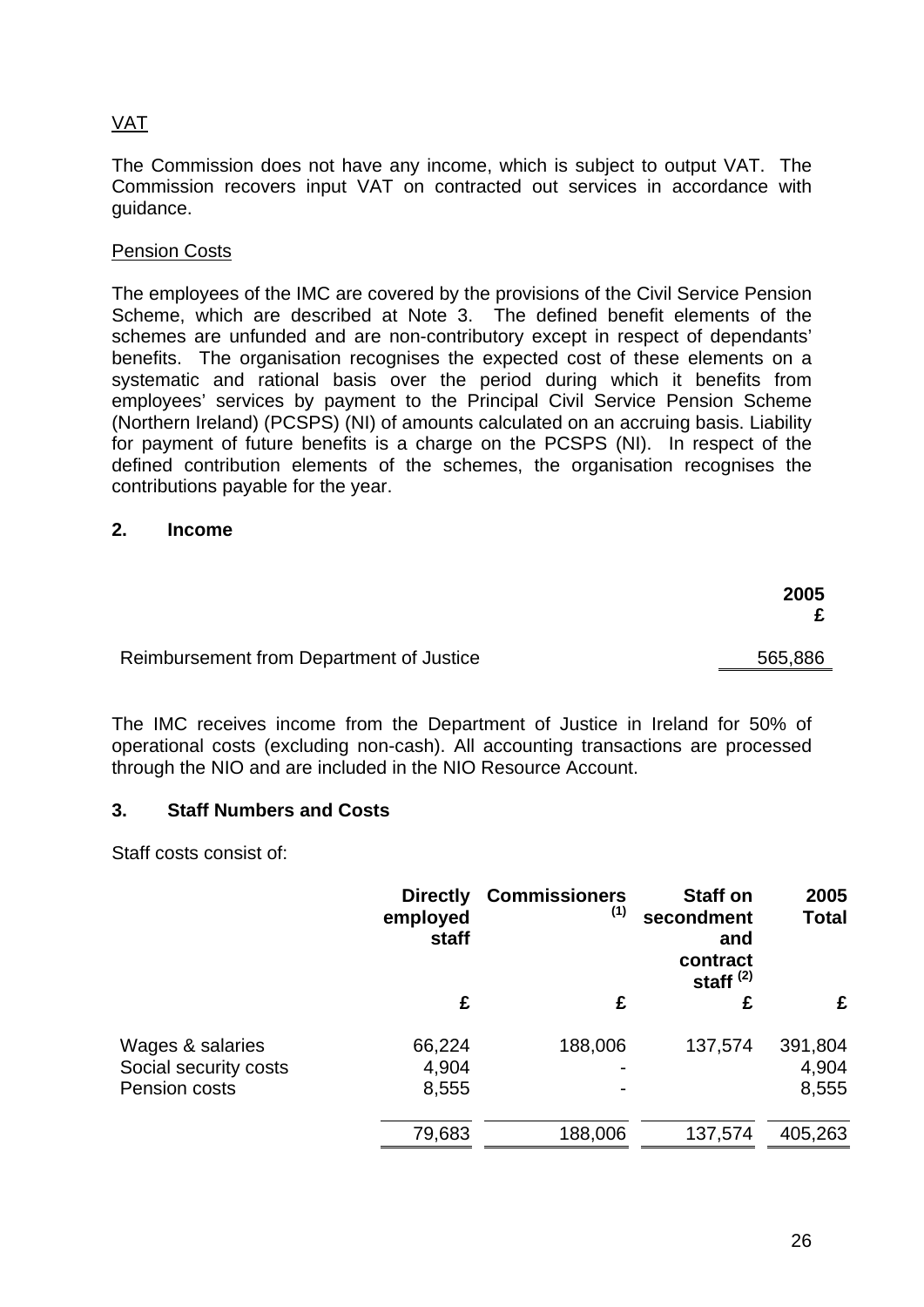$(1)$  Commissioners are paid an agreed daily rate for their work in the Commission and are treated as being self-employed and therefore are responsible for payment of their own tax and social security costs.

 $(2)$  Amounts payable in respect of staff on secondment and contract staff includes amounts payable to the two Joint Secretaries (including the Accounting Officer) and one member of staff seconded from the Department of Justice.

The PCSPS (NI) is an unfunded multi-employer defined benefit scheme, which produces its own resource accounts, but the IMC is unable to identify its share of the underlying assets and liabilities. A full actuarial valuation was carried out as at 31 March 2003. Details can be found in the Resource Accounts of the Cabinet Office: Civil Superannuation (www.civilservice-pensions.gov.uk)

For the 15 month period ending 31 March 2005, employer's contributions of £8,555 were payable to the PCSPS (NI) at one of four rates in the range 12 to 18.5 per cent of pensionable pay, based on salary bands.

Employer contributions are to be reviewed every four years following a full scheme valuation by the Government Actuary. The contribution rates reflect benefits as they are accrued, not when the costs are actually incurred, and reflect past experience of the scheme.

Employees joining after 1 October 2002 could opt to open a partnership pension account, a stakeholder pension with an employer contribution. Employer's contributions are paid to one or more of a panel of four appointed stakeholder pension providers. Employer contributions are age-related and range from 3 to 12.5 per cent of pensionable pay. Employers also match employee contributions up to 3 per cent of pensionable pay. In addition, employer contributions of 0.8 per cent of pensionable pay, are payable to the PCSPS (NI) to cover the cost of the future provision of lump sum benefits on death in service and ill health retirement of these employees. No employees of the commission have opted for a pension partnership account during 15 month period ended 31 March 2005.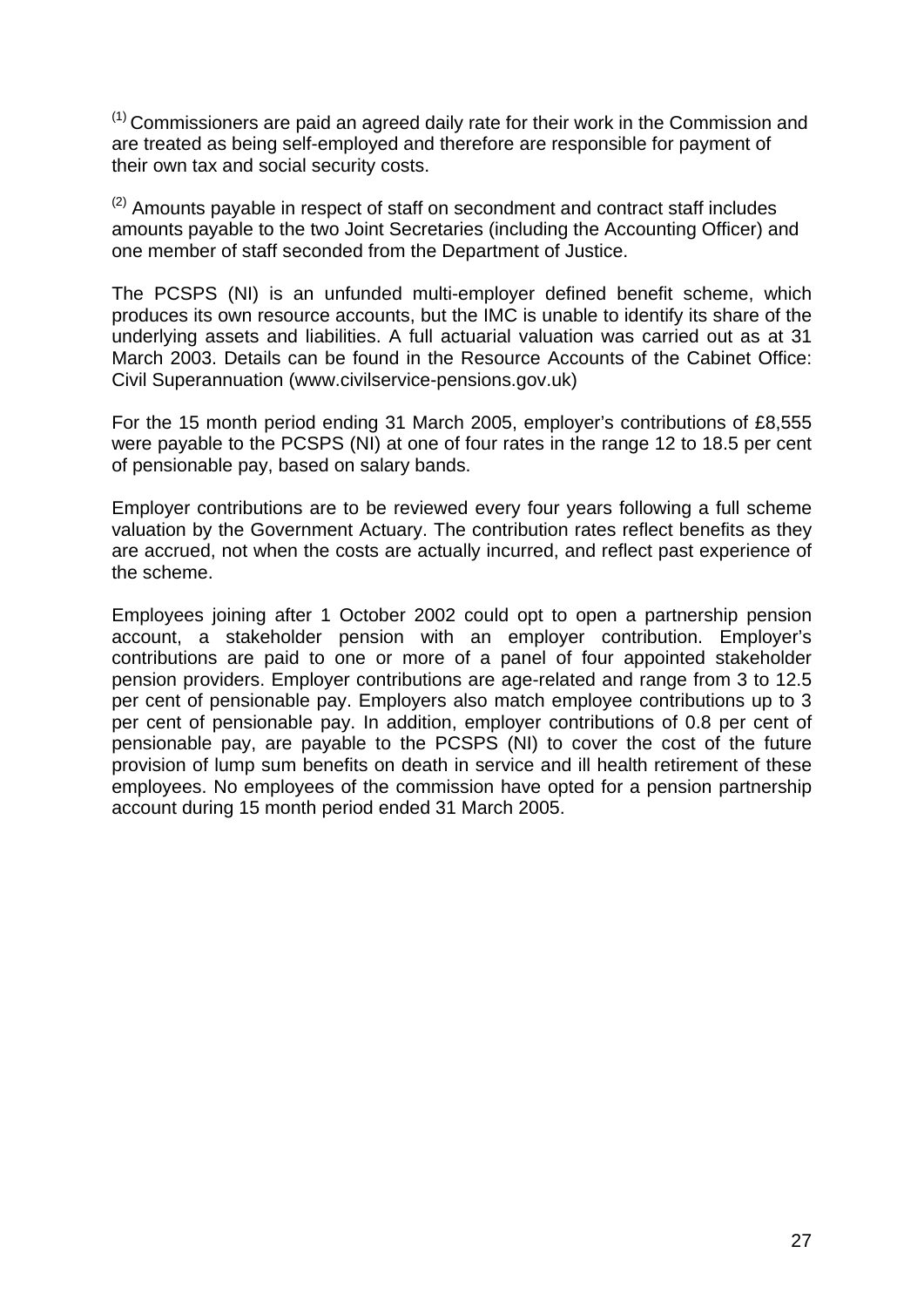#### **Number of Employees**

The average number of whole-time equivalent persons employed during the year was:

|                                                                        | 2005 |
|------------------------------------------------------------------------|------|
| Employed on a full-time basis                                          | 3    |
| Commissioners (of which there are 4<br>Commissioners)                  | 2    |
| Staff on secondment and contract staff (of which<br>there are 3 staff) | 2.5  |

#### **Senior Management**

The Commission do not have a senior management team. The UK Joint Secretary to the IMC is the accounting officer, who has the authority and responsibility for directing and controlling the major activities of the IMC.

#### **Salary**

'Salary' includes gross salary; performance pay or bonuses; overtime; reserved rights to London Weighting or London allowances; recruitment and retention allowances; private office allowances and any other allowances to the extent that it is subject to UK taxation.

#### **Pension**

Pension benefits are provided through the Civil Service Pension (CSP) arrangements. From 1 October 2002, civil servants may be in one of three statutory based 'final salary' defines benefit schemes (classic, premium and classic plus). The Schemes are unfunded with the cost of benefits met by monies voted by Parliament each year. Pensions payable under classic, premium, and classic plus are increased annually in line with changes in the Retail Prices Index. From 1 April 2005 these rates have increased as a result of the latest actuarial valuation to between 16.5% to 23.5%. New entrants after 1 October 2002 may choose between membership of premium or joining a good quality 'money purchase' stakeholder arrangement with a significant employer contribution (partnership pension account).

Employee contributions are set at the rate of 1.5% of pensionable earnings for classic and 3.5% for premium and classic plus. Benefits in classic accrue at the rate of 1/80<sup>th</sup> of pensionable salary for each year of service. In addition, a lump sum equivalent to three years' pension is payable on retirement. For premium, benefits accrue at the rate of  $1/60<sup>th</sup>$  of final pensionable earnings for each year of service. Unlike classic, there is no automatic lump sum (but members may give up (commute) some of their pension to provide a lump sum). Classic plus is essentially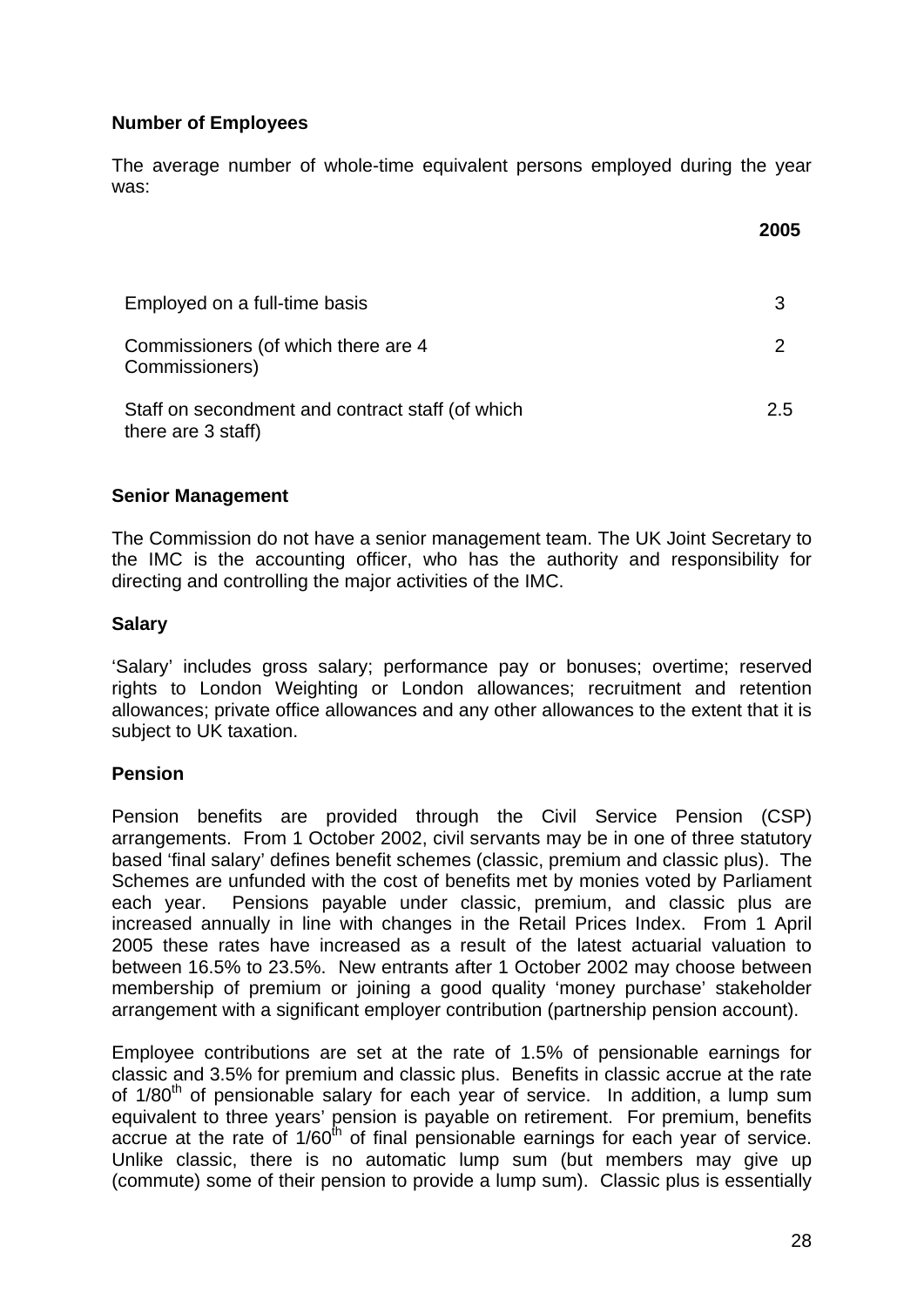a variation of premium, but with benefits in respect of service before 1 October 2002 calculated broadly as per classic.

For the period, employers' contributions of £8,555 were payable to the Principal Civil Service Pension Scheme at one of four rates in the range 12 to 18.5 per cent of pensionable pay, based on salary bands. From 1 April 2005 these rates have increased as a result of the latest actuarial valuation to between 16.5% and 23.5%. The contribution rates reflect benefits as they are accrued, not when costs are actually incurred, and reflect past experiences of the scheme.

#### **Benefits in Kind**

The monetary value of benefits in kind covers any benefits provided by the employer and treated by the Inland Revenue as a taxable emolument.

#### **Commissioners Numbers and Costs**

The total emoluments of the Commissioners during the 15 month period ended 31 March 2005 amounted to £188,006. The Commissioners are Non-Northern Ireland Civil Service therefore they are not pensionable.

| Lord Alderdice | £33,800 |
|----------------|---------|
| Dick Kerr      | £38,623 |
| Joe Brosnan    | £37,411 |
| John Grieve    | £78,172 |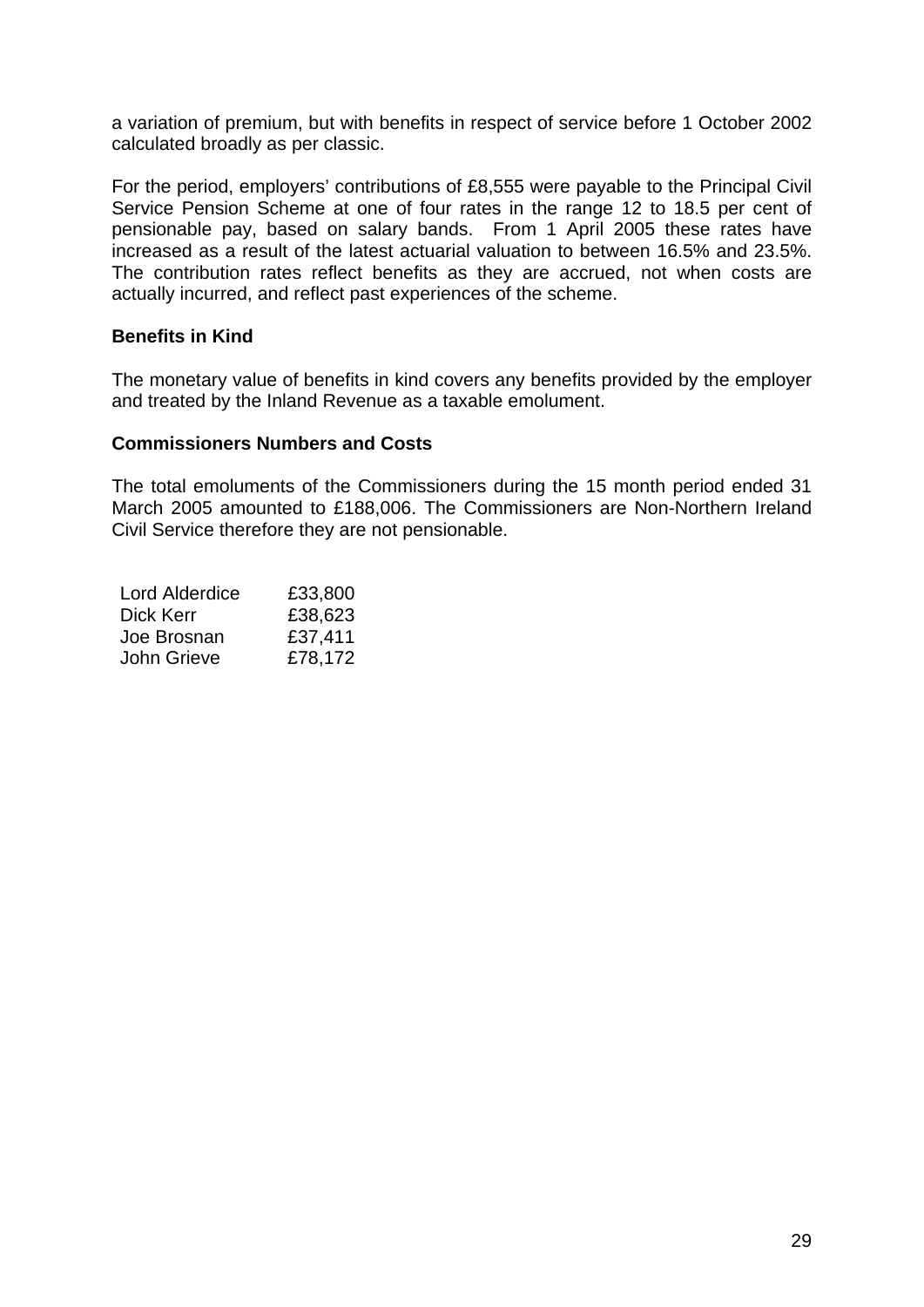#### **4. Other Operating Costs**

|                                           | 2005<br>£         |
|-------------------------------------------|-------------------|
| Other operating costs comprise            |                   |
| Accommodation costs                       | 1,416             |
| Rent<br>Travel, subsistence & hospitality | 192,113<br>41,334 |
| <b>Publications</b>                       | 20,466            |
| <b>IT</b> expenses                        | 15,523            |
| Telecommunications                        | 18,409            |
| Commission's expenses                     | 161,606           |
| Support staff expenses                    | 85,346            |
| Professional advisors' service            | 128,941           |
| Auditor's remuneration                    | 5,000             |
| Stationery, printing & postage            | 13,483            |
| <b>Other Expenditure</b>                  | 13,218            |
|                                           | 696,855           |

#### **5. Notional Costs**

The income & expenditure account bears a non-cash charge for interest relating to the use of capital by the IMC. The basis of the charge is 3.5 per cent of the average capital employed by the commission during the 15 month period ended 31 March 2005, defined as the total assets less current liabilities.

| 2005  |  |
|-------|--|
| £     |  |
| (60F) |  |

Cost of capital (695)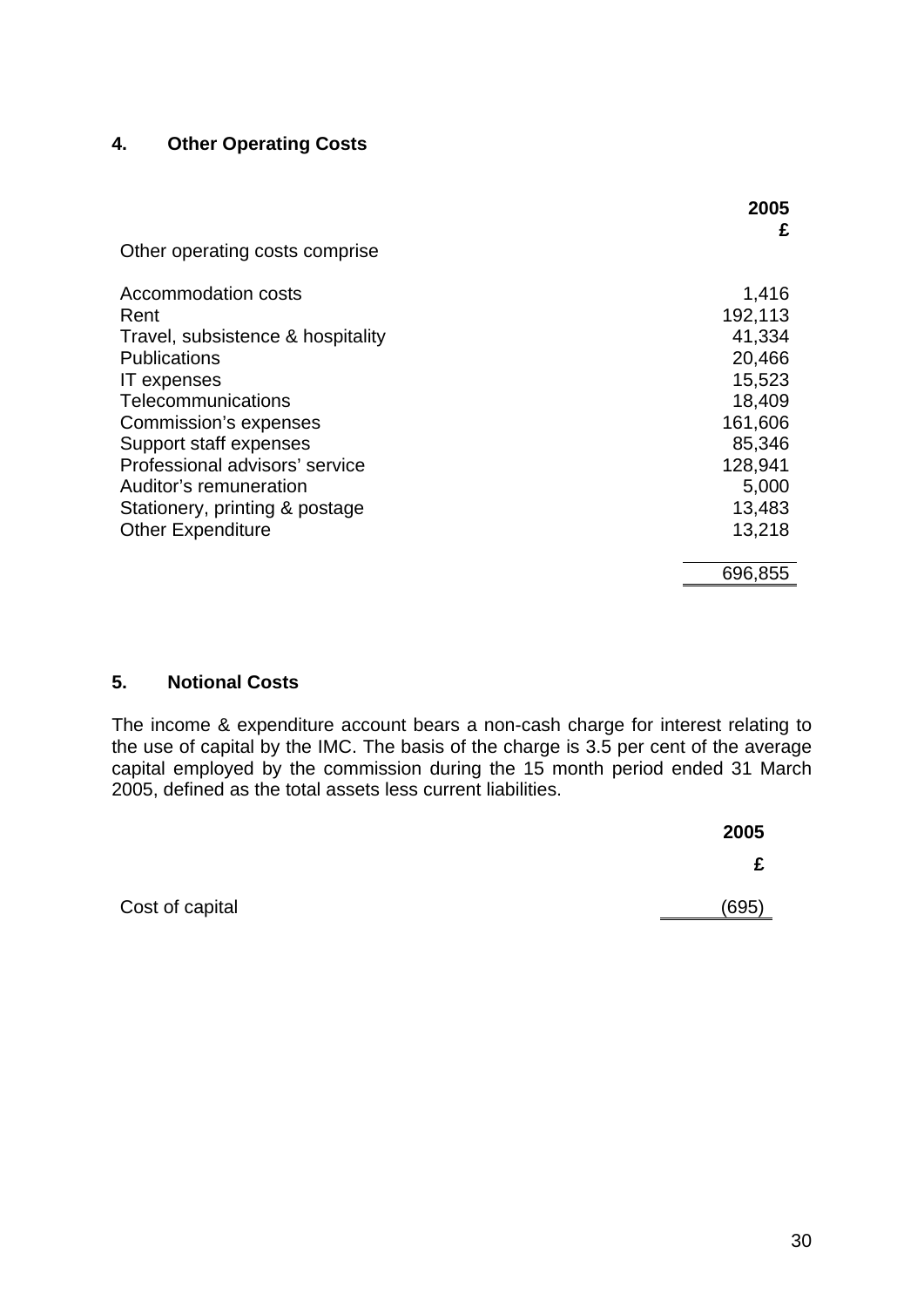## **6. Fixed Assets**

#### **Tangible Assets**

|                                               | <b>Office</b>    | <b>Computer</b><br><b>Equipment</b> | <b>Total</b> |
|-----------------------------------------------|------------------|-------------------------------------|--------------|
|                                               | <b>Equipment</b> | £                                   |              |
|                                               | £                |                                     | £            |
| Cost at 1 January 2004                        |                  |                                     |              |
| <b>Additions</b>                              | 3,434            | 32,445                              | 35,879       |
| <b>Disposals</b><br>Revaluation               | 23               | (3,240)                             | (3,217)      |
| Cost at 31 March 2005                         | 3,457            | 29,205                              | 32,662       |
|                                               |                  |                                     |              |
| Accumulated depreciation at 1 January<br>2004 |                  |                                     |              |
| Charge for the year<br><b>Disposals</b>       | 250              | 4,400                               | 4,650        |
| <b>Backlog Depreciation</b>                   | 1                | (107)                               | (106)        |
| Accumulated depreciation at 31 March<br>2005  | 251              | 4,293                               | 4,544        |
|                                               |                  |                                     |              |
| Net Book Value at 31 March 2005               | 3,206            | 24,912                              | 28,118       |

## **7. Capital Commitments**

There were no outstanding capital commitments as at 31 March 2005.

## **8. Contingent Liabilities**

There were no contingent liabilities as at 31 March 2005.

#### **9. Debtors**

|                               | 2005<br>£    |
|-------------------------------|--------------|
| <b>Debtors</b><br>Prepayments | 14,549<br>74 |
|                               | 14,623       |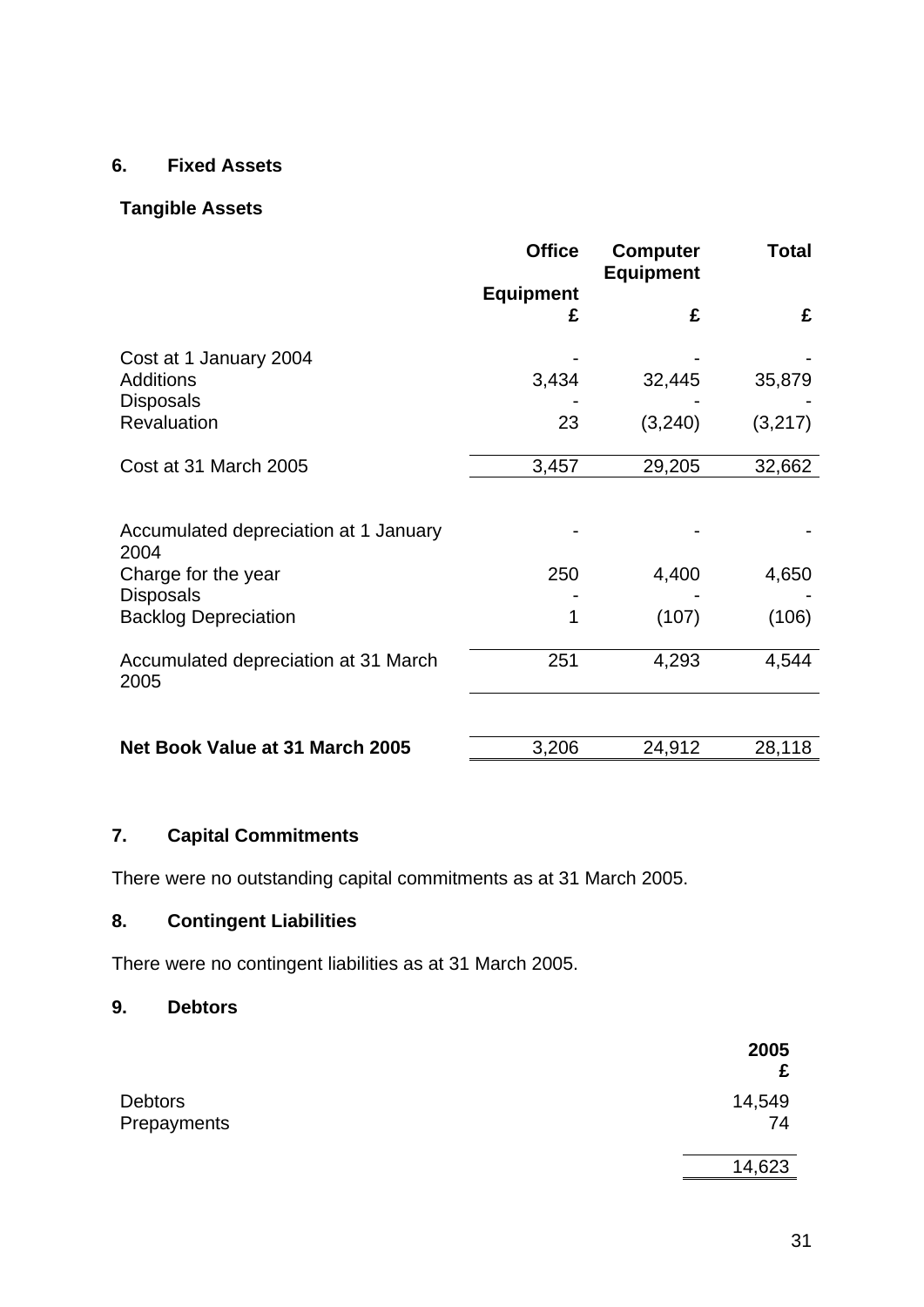#### **10. Creditors**

|                                     | 2005             |
|-------------------------------------|------------------|
| Amounts falling due within one year |                  |
| <b>Creditors</b><br>Accruals        | 11,610<br>90,945 |
|                                     | 102,555          |

#### **11. Commitments**

#### **License**

The Commission is committed under a Licence Agreement for the use their office facilities. The licence may be terminated at any time on or after the expiry of eighteen months by not less than two month's clear notice in writing expiring on the first day of any subsequent month.

#### **12. Reconciliation of Movements in Reserves**

|                                               | <b>General</b><br><b>Fund</b><br>£ | <b>Revaluation</b><br><b>Reserve</b><br>£ | <b>Total</b><br>2005<br>£ |
|-----------------------------------------------|------------------------------------|-------------------------------------------|---------------------------|
| At 1 January 2004                             |                                    |                                           |                           |
| Transfer from income & expenditure<br>account | (543, 320)                         |                                           | (543, 320)                |
| Financing from vote                           | 484,229                            |                                           | 484,229                   |
| Cost of capital                               | (695)                              |                                           | (695)                     |
| Surplus on revaluation of fixed assets        |                                    | 22                                        | 22                        |
| At 31 March 2005                              | (59,786)                           | 22                                        | (59,764)                  |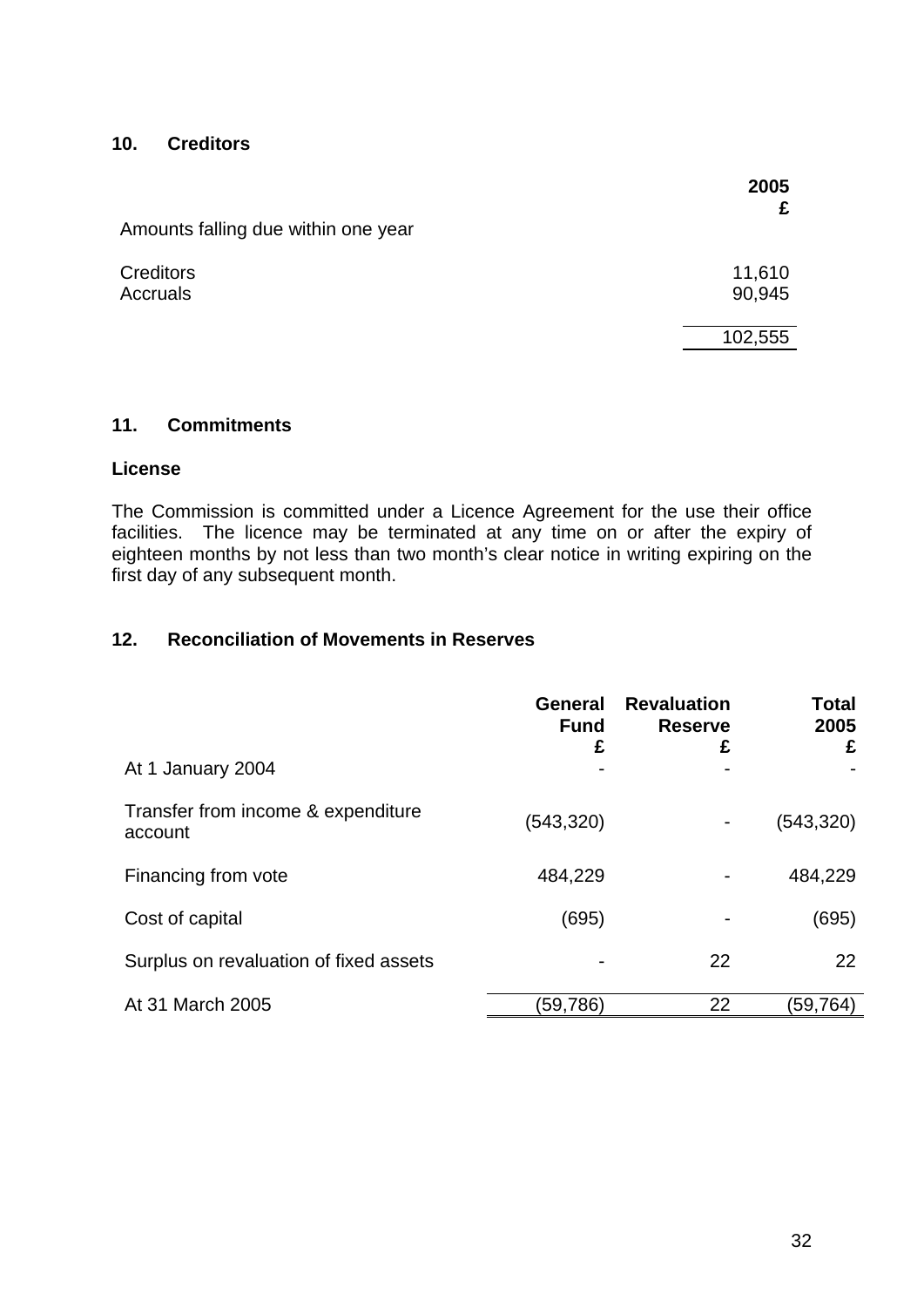#### **13. Reconciliation of Results for the Period to Net Cash Flow from Operating Activities**

|                                                   | 2005<br>£  |
|---------------------------------------------------|------------|
| Result for the period                             | (543, 320) |
| Depreciation                                      | 4,650      |
| <b>Permanent Diminution</b>                       | 3,133      |
| Cost of capital                                   | (695)      |
| (Increase)/Decrease in debtors                    | (14, 623)  |
| Increase/(Decrease) in creditors                  | 102,555    |
| <b>Net Cash Outflow From Operating Activities</b> | (448, 300) |

#### **14. Financial Instruments**

FRS 13, Derivatives and Other Financial Instruments, requires disclosure of the role which financial instruments have had during the period in creating or changing the risks an entity faces in undertaking its activities. Due to the non-trading nature of its activities and the way in which executive Non Departmental Public Bodies are financed, the IMC is not exposed to the degree of risk faced by business entities. Moreover, financial instruments play a much more limited role in creating or changing risk than would be typical of the listed companies to which FRS 13 mainly applies. The IMC has no powers to borrow or invest surplus funds and has limited end year flexibility. Financial assets and liabilities are generated by day-to-day operational activities and are not held to change the risks facing the Commission in undertaking its activities.

As permitted by FRS 13, debtors and creditors that mature or become payable within 12 months from the balance sheet date have been excluded from this disclosure.

# **Liquidity Risk**

The IMC is budgeted through the Northern Ireland Office Request for Resources 1 and is accountable to Parliament through the Secretary of State for Northern Ireland and is not therefore exposed to significant liquidity risk.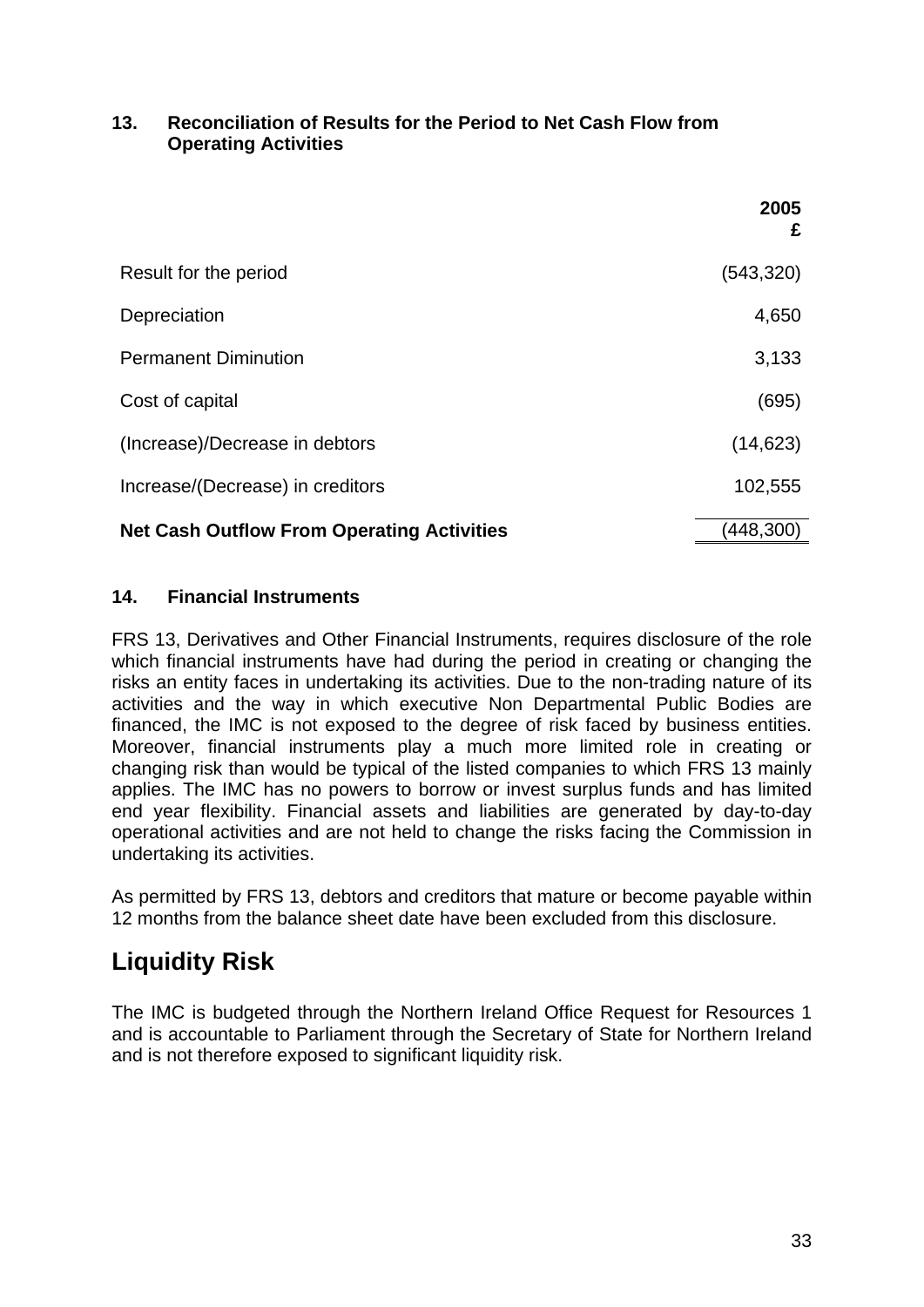## **Interest-Rate Risk**

All financial assets and financial liabilities of the IMC carry nil rates of interest and therefore are not exposed to interest rate risk.

## **Currency Risk**

The IMC does not trade in foreign currency and therefore has no exposure to foreign currency risk.

## **Fair Values**

The book values and fair values of the IMC's financial assets and financial liabilities as at 31 March 2005 are as set out below:

#### **Primary Financial Instruments:**

|                              | <b>Book</b><br>Value<br>£ | <b>Fair Value</b> |  |
|------------------------------|---------------------------|-------------------|--|
| <b>Financial Assets</b>      |                           | £                 |  |
| Petty cash                   | 50                        | 50                |  |
| <b>Financial Liabilities</b> |                           |                   |  |
| None                         | N/A                       | N/A               |  |

#### **15. Related Party Transactions**

The IMC is an independent statutory body, established under the Northern Ireland (Monitoring Commission etc) Act 2003 and the Agreement between the Government of the United Kingdom and Northern Ireland and the Government of Ireland, and funded jointly by the Secretary of State through the Northern Ireland Office and the Department of Justice in the Republic of Ireland.

The Northern Ireland Office is regarded as a related party. During the year, the IMC has had various material transactions with the Northern Ireland Office.

In addition, the IMC has had a small number of material transactions with other Government Departments. Most of these transactions have been with the Department of the Environment for Northern Ireland, and one of its executive agencies, the Construction Service.